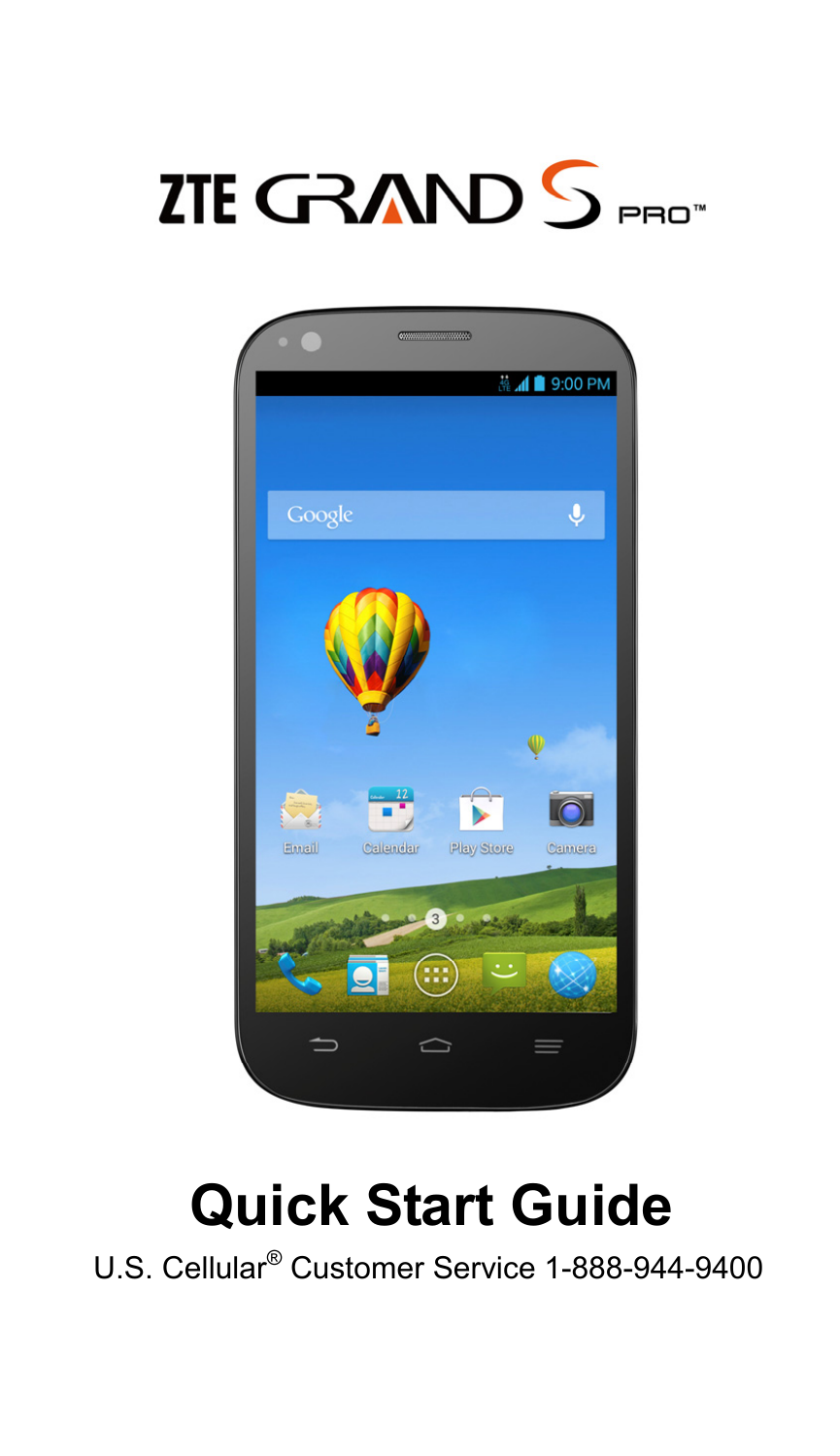### **LEGAL INFORMATION**

#### **Copyright © 2014 ZTE CORPORATION.**

#### **All rights reserved.**

No part of this publication may be quoted, reproduced, translated or used in any form or by any means, electronic or mechanical, including photocopying and microfilm, without the prior written permission of ZTE Corporation.

#### **Notice**

This guide is published by ZTE Corporation. We reserve the right to make modifications on print errors or update specifications without prior notice. Every effort has been made in the preparation of this guide to ensure accuracy of the contents, but all statements, information, and recommendations in this guide do not constitute a warranty of any kind, expressed or implied.

We offer self-service for our smart terminal device users. Please visit the ZTE official website (at www.zteusa.com) for more information on self-service and supported product models. Information on the website takes precedence.

### **Disclaimer**

4G LTE is not available in all areas. See uscellular.com/4G for complete coverage details. 4G LTE service provided through King Street Wireless, a partner of U.S. Cellular. LTE is a trademark of ETSI.

ZTE Corporation expressly disclaims any liability for faults and damages caused by unauthorized modifications of the software.

Images and screenshots used in this guide may differ from the actual product. Content in this guide may differ from the actual product or software.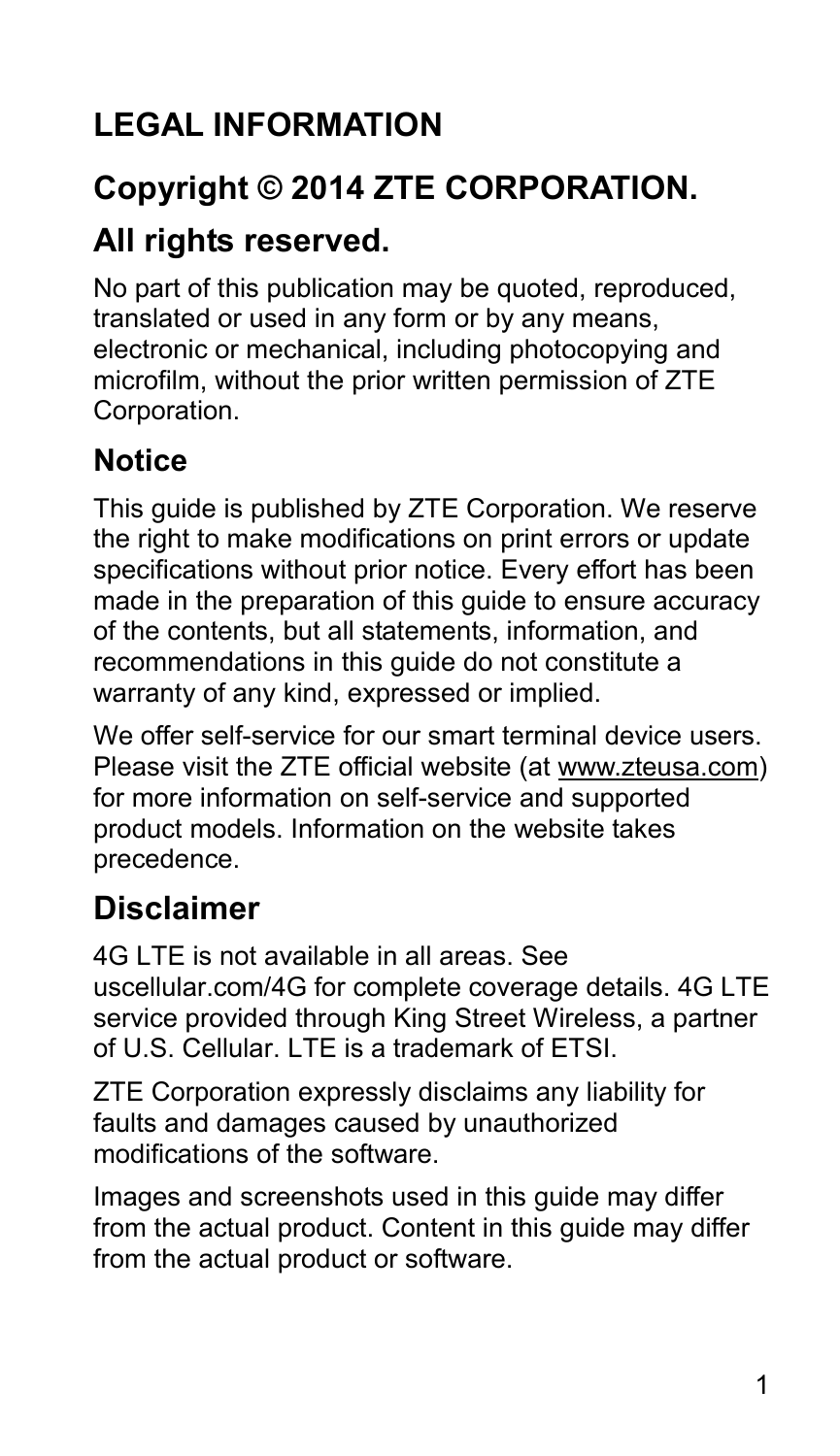#### **Trademarks**

ZTE and the ZTE logos are trademarks of the ZTE Corporation.

Google and Android are trademarks of Google, Inc.

The Bluetooth® trademark and logos are owned by the Bluetooth SIG, Inc. and any use of such trademarks by ZTE Corporation is under license.

 $\frac{m \cdot \cos}{m \cdot \sin}$  is a trademark of the SD-3C, LLC.

Manufactured under license from Dolby Laboratories. Dolby and the double-D symbol are trademarks of Dolby Laboratories.

Other trademarks and trade names are the property of their respective owners.



Mobile High-Definition Link



Version No. : R1.0

Edition Time : 20140121

Manual No. : 079584506362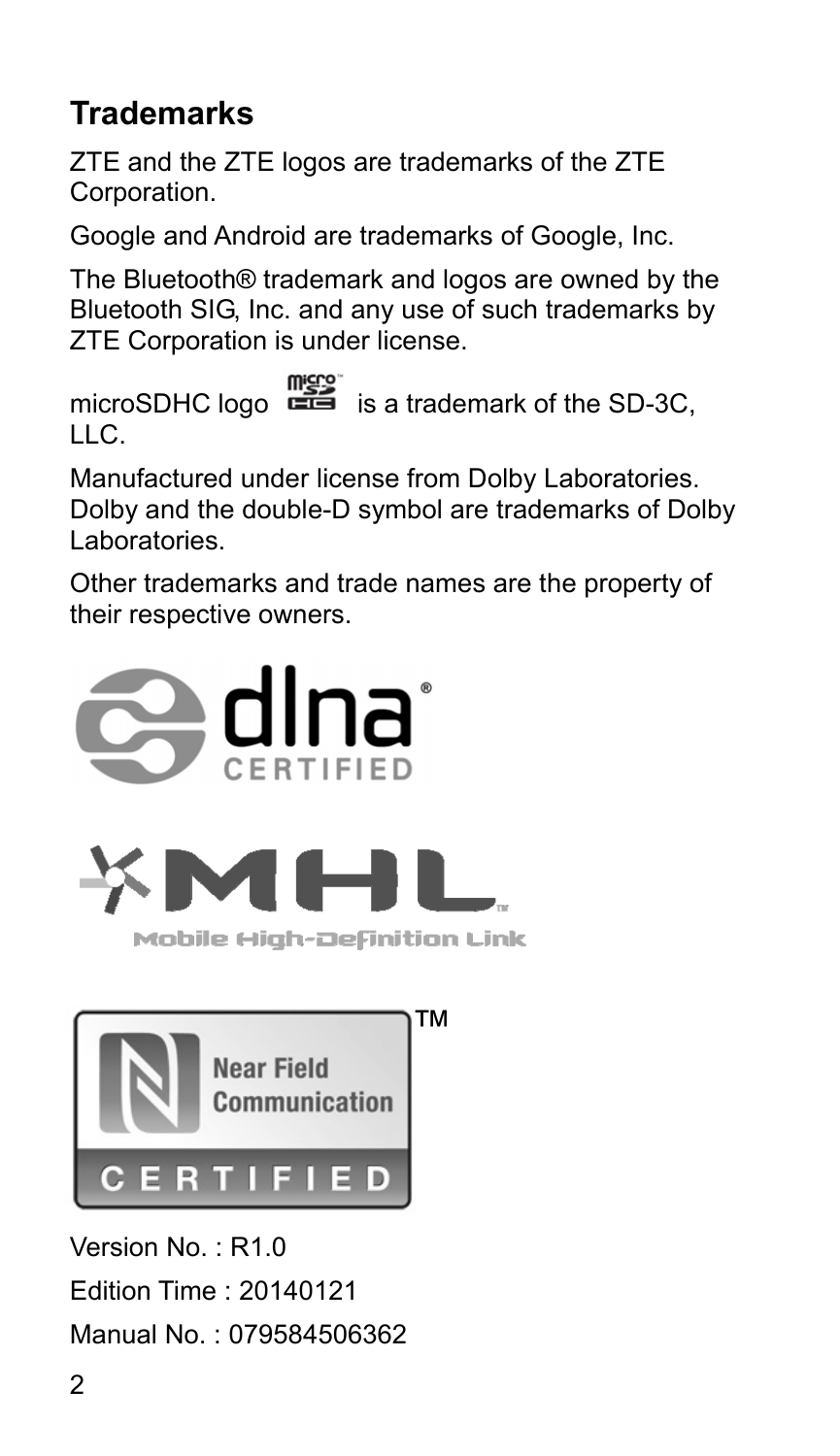### **SIM Card Limited Warranty**

Subject to the exclusions contained below, United States Cellular Corporation ("U.S. Cellular") warrants to the original purchaser ("You" or "Your") of the handset with which the SIM card was provided that the SIM card will be free from defects in material and workmanship for a period of one (1) year from the date You purchased the handset (the "Warranty Period"). This warranty is not transferable. Should a defect appear during the Warranty Period, U.S. Cellular will send a replacement SIM card to Your address within the United States without charge provided that you request the replacement SIM card during or within thirty (30) days following the Warranty Period by calling U.S. Cellular Customer Service at 1-888-944-9400 (or dialing 611 on Your U.S. Cellular handset) or by visiting a U.S. Cellular retail store.

REPLACEMENT OF THE SIM CARD AS PROVIDED HEREIN IS YOUR EXCLUSIVE REMEDY UNDER THIS LIMITED WARRANTY, AND IS IN LIEU OF ALL OTHER WARRANTIES, EXPRESS OR IMPLIED INCLUDING, WITHOUT LIMITATION, ANY WARRANTIES OF TITLE. FITNESS FOR A PARTICULAR PURPOSE MERCHANTABILITY, NON-INFRINGEMENT OR ARISING FROM COURSE OF DEALING OR USAGE OF TRADE. NEITHER U.S. CELLULAR NOR ANY OF ITS AFFILIATES OR RETAILERS SHALL BE LIABLE TO YOU FOR ANY DIRECT, INDIRECT, INCIDENTAL, SPECIAL, ECONOMIC, EXEMPLARY, PUNITIVE OR CONSEQUENTIAL DAMAGES (INCLUDING, WITHOUT LIMITATION, LOSS OF DATA, LOSS OF REVENUE OR PROFITS, DAMAGE TO PROPERTY OR LOSS OF USE). IN NO EVENT SHALL U.S. CELLULAR'S, ITS AFFILIATES' OR RETAILERS' LIABILITY TO YOU OR ANY THIRD PARTY WITH RESPECT TO THE SIM CARD EXCEED THE COST OF REPLACING THE SIM CARD.

THIS LIMITED WARRANTY SHALL BE CONSTRUED UNDER THE LAWS OF THE STATE OF ILLINOIS, EXCLUDING ITS CONFLICTS OF LAW PROVISIONS.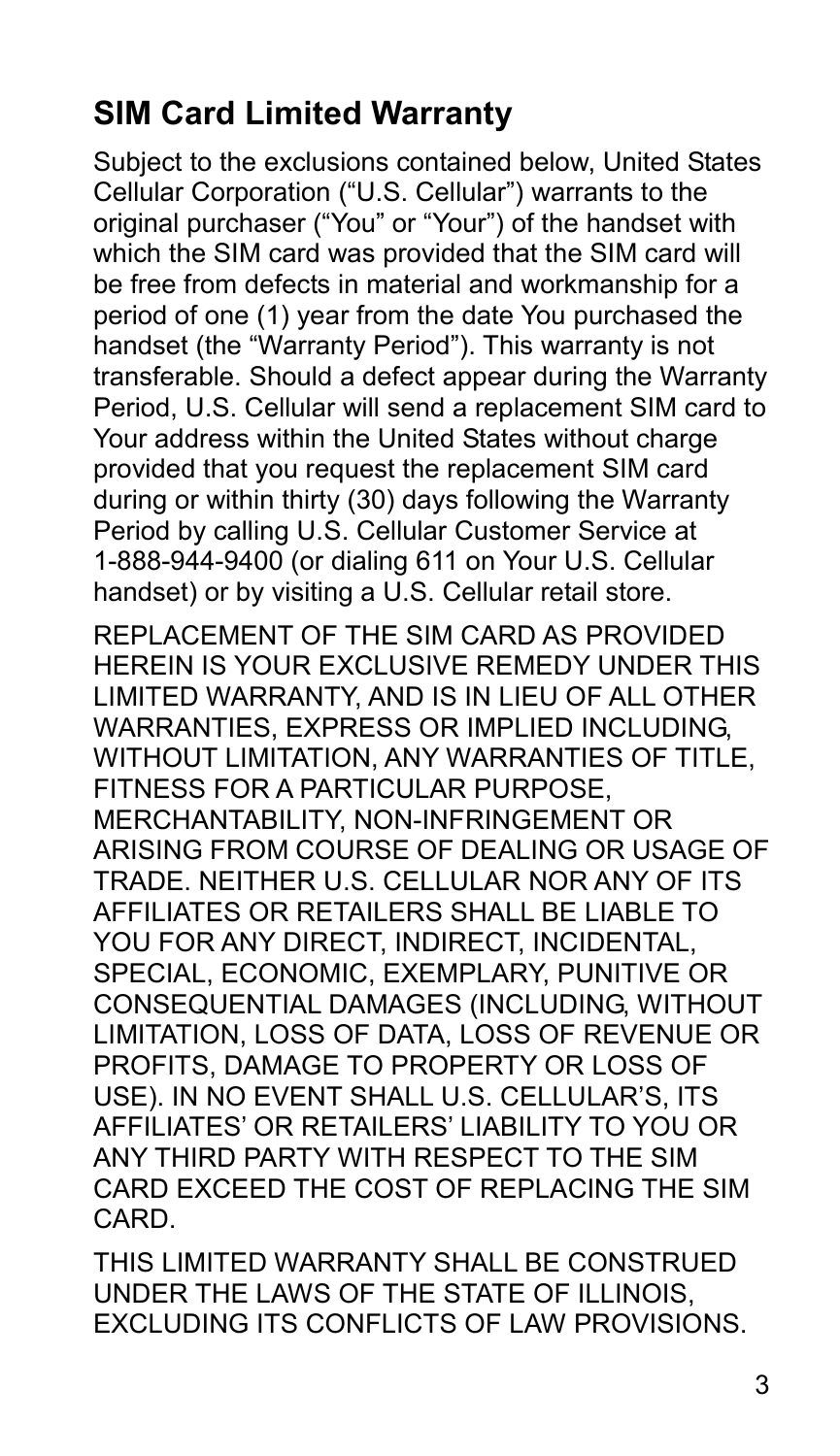SOME STATES AND JURISDICTIONS DO NOT ALLOW LIMITATIONS ON HOW LONG AN IMPLIED WARRANTY LASTS, OR THE DISCLAIMER OR LIMITATION OF INCIDENTAL OR CONSEQUENTIAL DAMAGES, SO THE ABOVE LIMITATIONS AND DISCLAIMERS MAY NOT APPLY TO YOU.

No agent, employee, dealer, retailer, representative or reseller is authorized to modify or extend the terms of this Limited Warranty.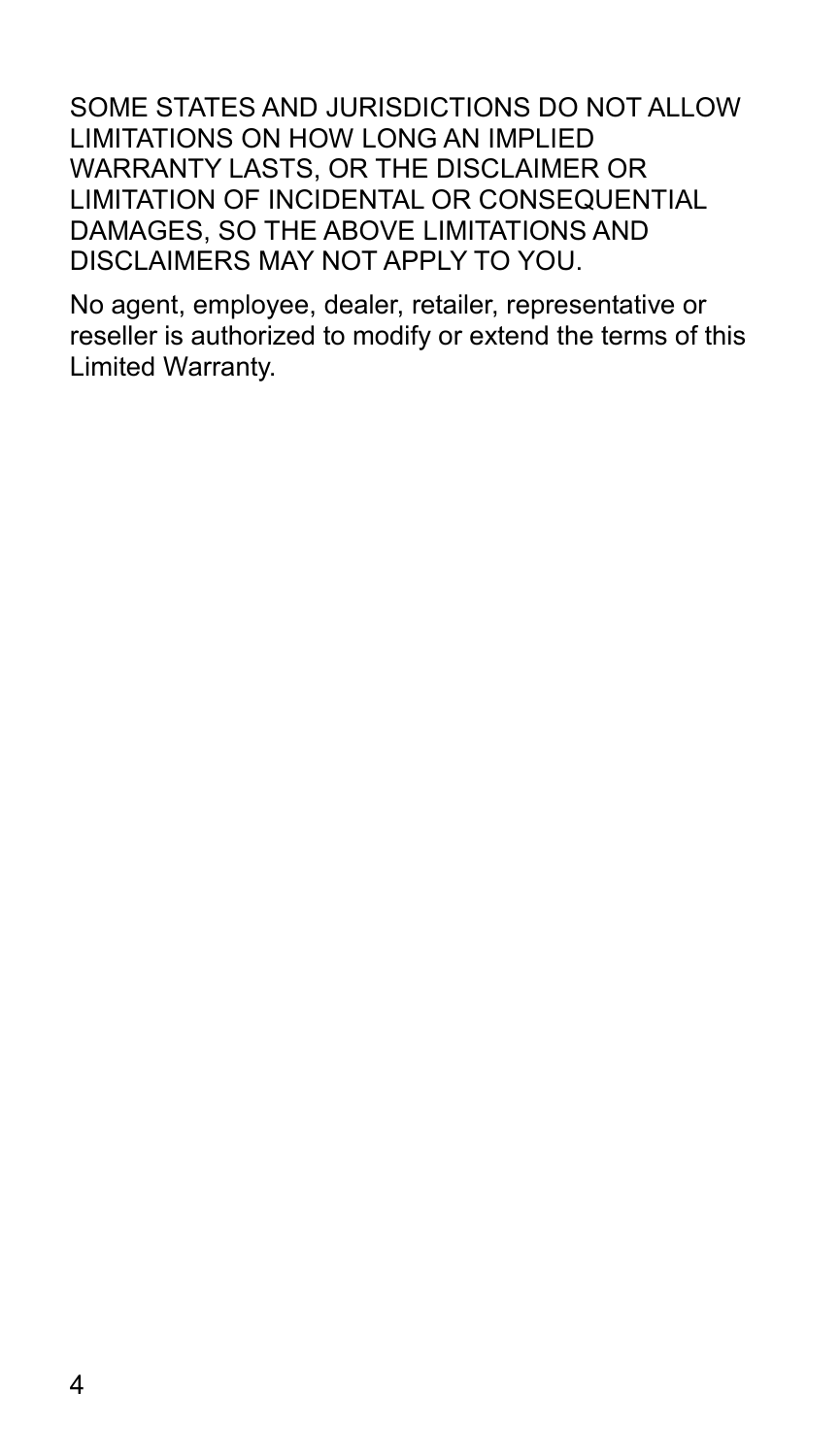# **Contents**

| Powering On/Off Your Phone 13                             |  |
|-----------------------------------------------------------|--|
| Getting to Know the Home Screen 13                        |  |
|                                                           |  |
| Moving/Removing Shortcuts or Widgets 14                   |  |
|                                                           |  |
|                                                           |  |
|                                                           |  |
|                                                           |  |
|                                                           |  |
|                                                           |  |
|                                                           |  |
|                                                           |  |
|                                                           |  |
|                                                           |  |
|                                                           |  |
| Setting Up Email Accounts 21                              |  |
|                                                           |  |
|                                                           |  |
| Setting Up an Exchange ActiveSync <sup>®</sup> Account 21 |  |
| Connecting to a Wi-Fi Network  22                         |  |
| Connecting With a Bluetooth Headset 23                    |  |
| Installing Apps From the Google Play™ Store. 24           |  |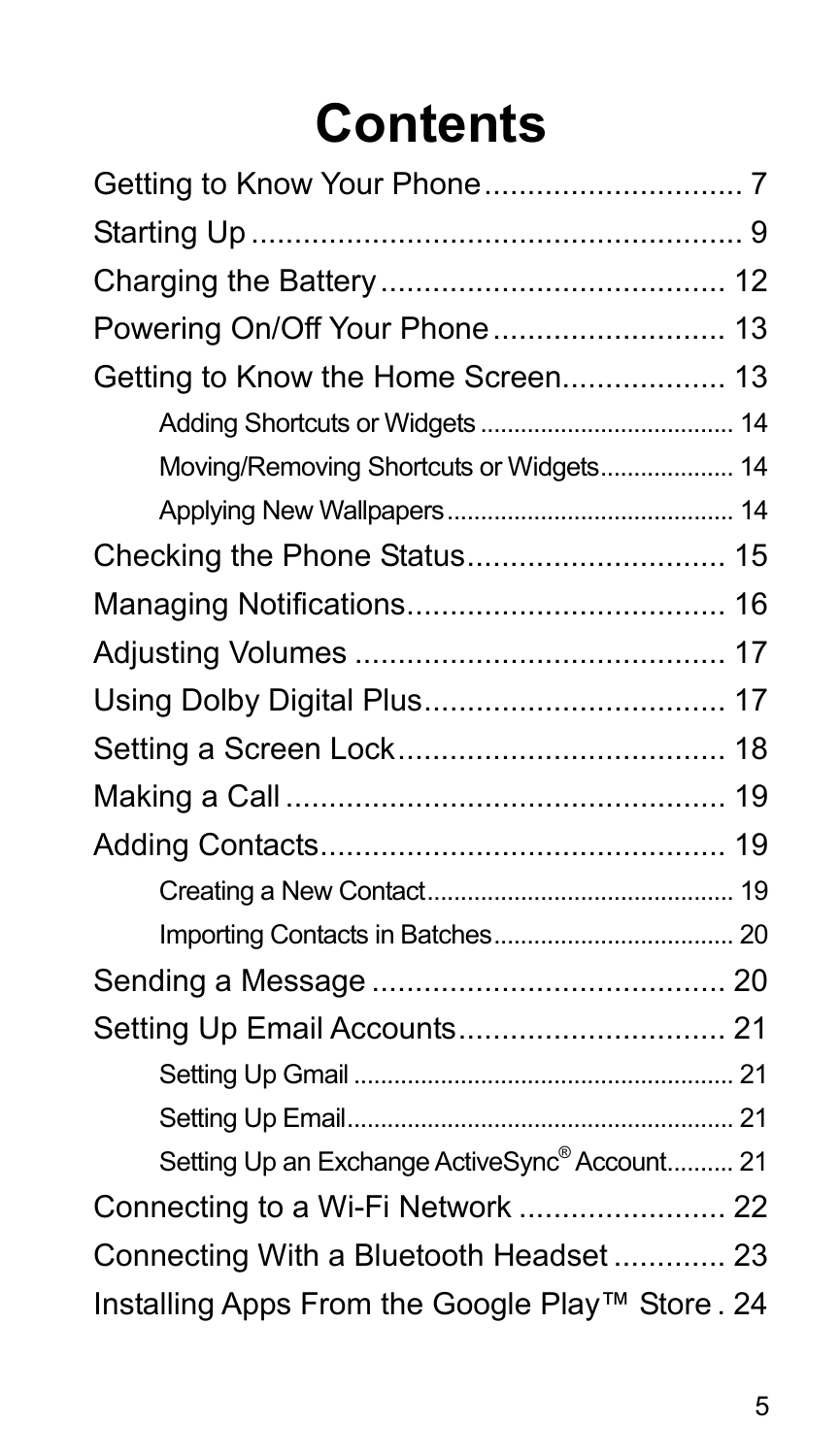| Share Media Files on Your Phone 30      |  |  |
|-----------------------------------------|--|--|
| Access Shared Files on Other Devices 31 |  |  |
|                                         |  |  |
|                                         |  |  |
|                                         |  |  |
|                                         |  |  |
|                                         |  |  |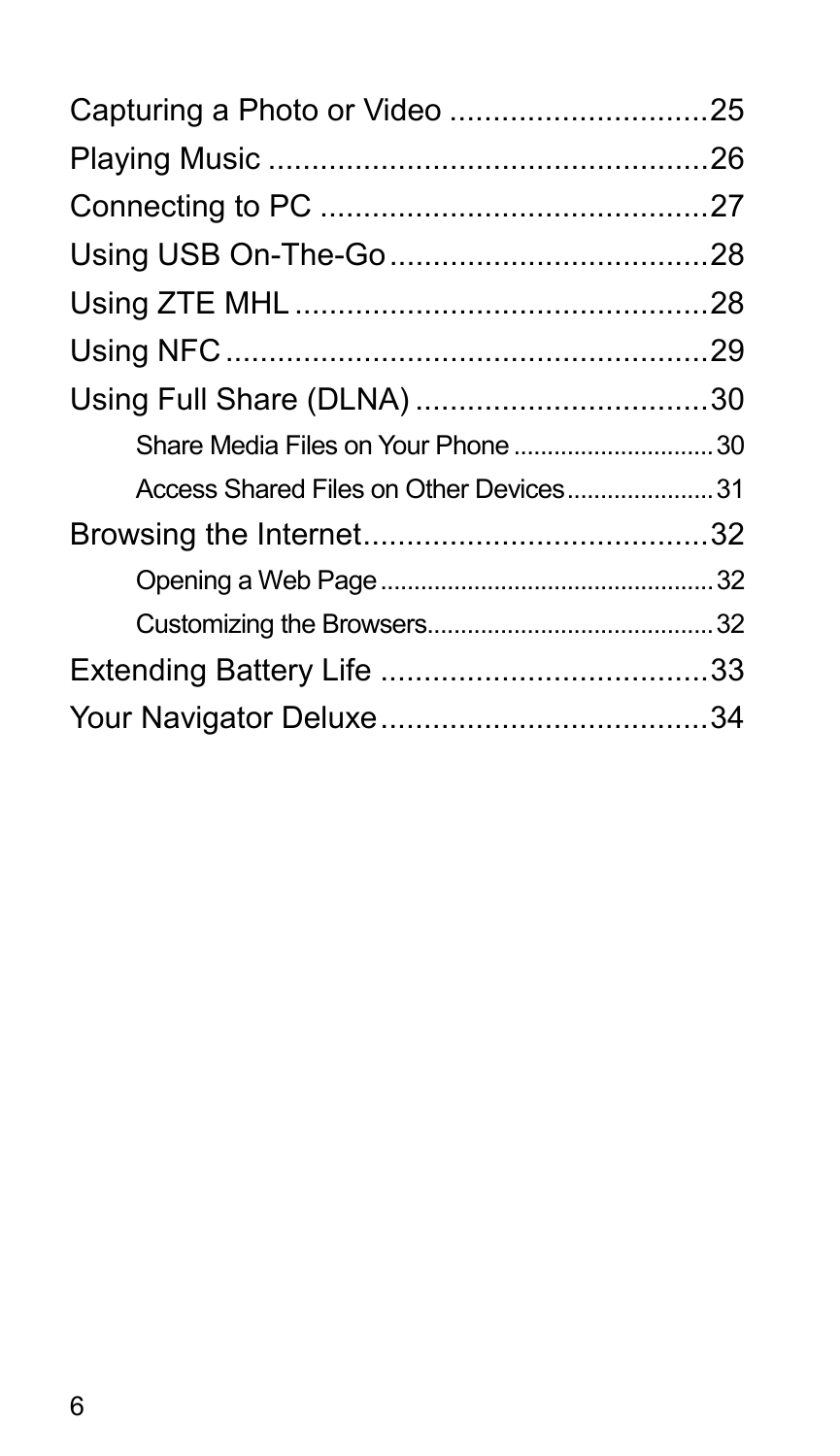## **Getting to Know Your Phone**

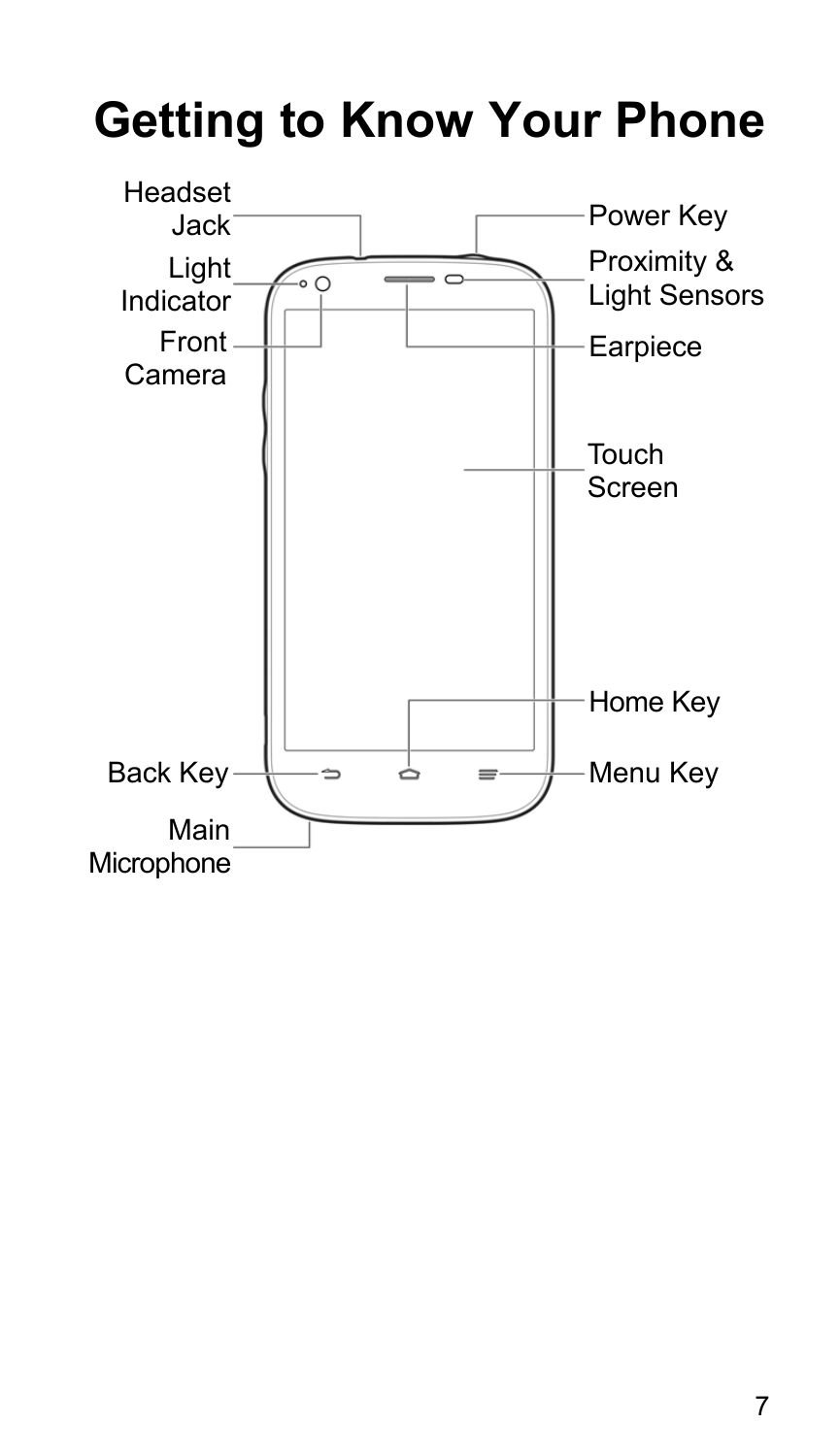

#### **Power Key**

- Press and hold to power on, select phone modes, turn on/off airplane mode, restart, or power off.
- Press to turn off or on the screen display.

#### **Volume Key**

Press or hold to turn the volume up or down.

#### **Home Key**

- Touch to return to the home screen from any application or screen.
- Touch and hold to open Google Search.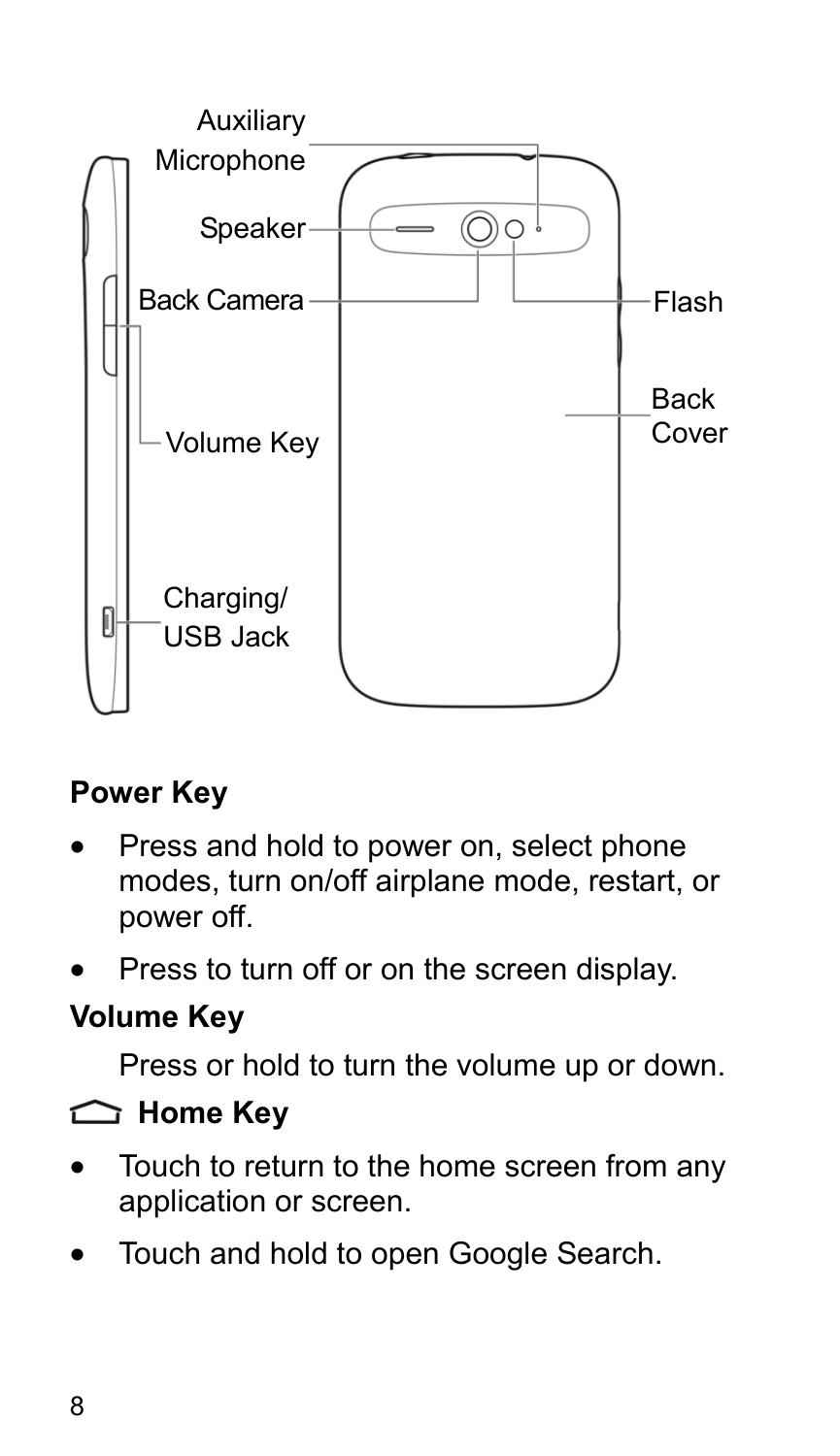#### $\equiv$  Menu Key

- Touch to get the options for the current screen.
- Touch and hold to see recently used applications.

### **Back Key**

Touch to go to the previous screen.

## **Starting Up**

Switch off your phone before installing or replacing the battery or the 4G LTE SIM card. The microSDHC™ card is optional and can be installed and removed while the phone is turned on. Unmount the microSDHC card before removing it.

#### **Notice on the 4G LTE SIM card:**

This phone requires a 4G LTE SIM card to connect to the 4G LTE™ network. Prior to turning on the phone please insert the 4G LTE SIM card as instructed below. This 4G LTE SIM card will only work with this phone. Once the card has been inserted, do not remove!

If your 4G LTE SIM card is ever separated from the phone or damaged, your phone will not fully function. If you experience any issues with your phone, contact customer service at 1-888-944-9400 or visit your nearest U.S. Cellular® retail location.

**CAUTION!** Make sure that the headset is unplugged before removing the back cover. Only plug in the headset after the back cover is properly put on.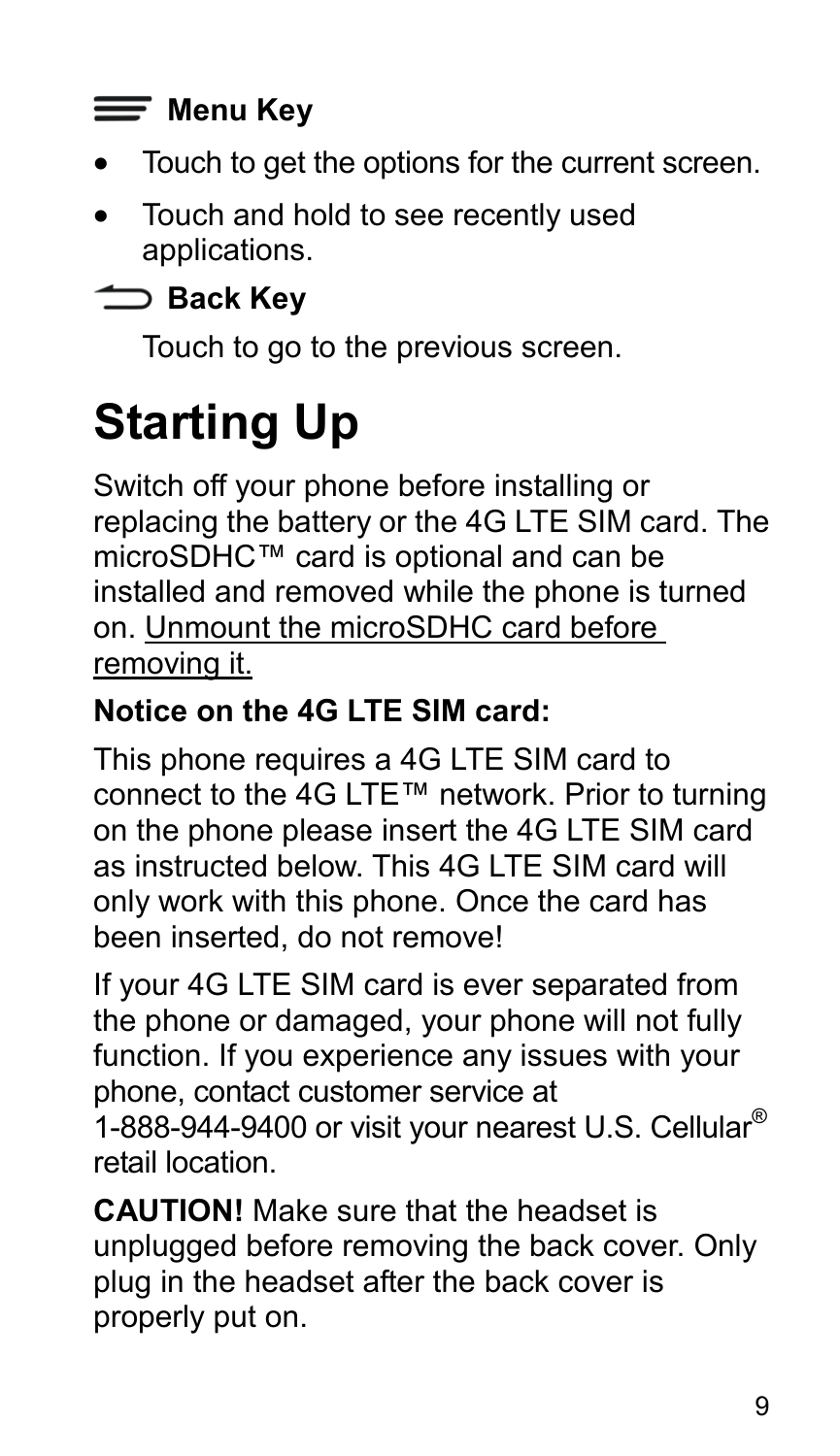1. Place your finger in the slot at the bottom of the back cover to lift and remove it.



2. Hold the 4G LTE SIM card with its cut corner oriented as shown and slip it into the card holder.

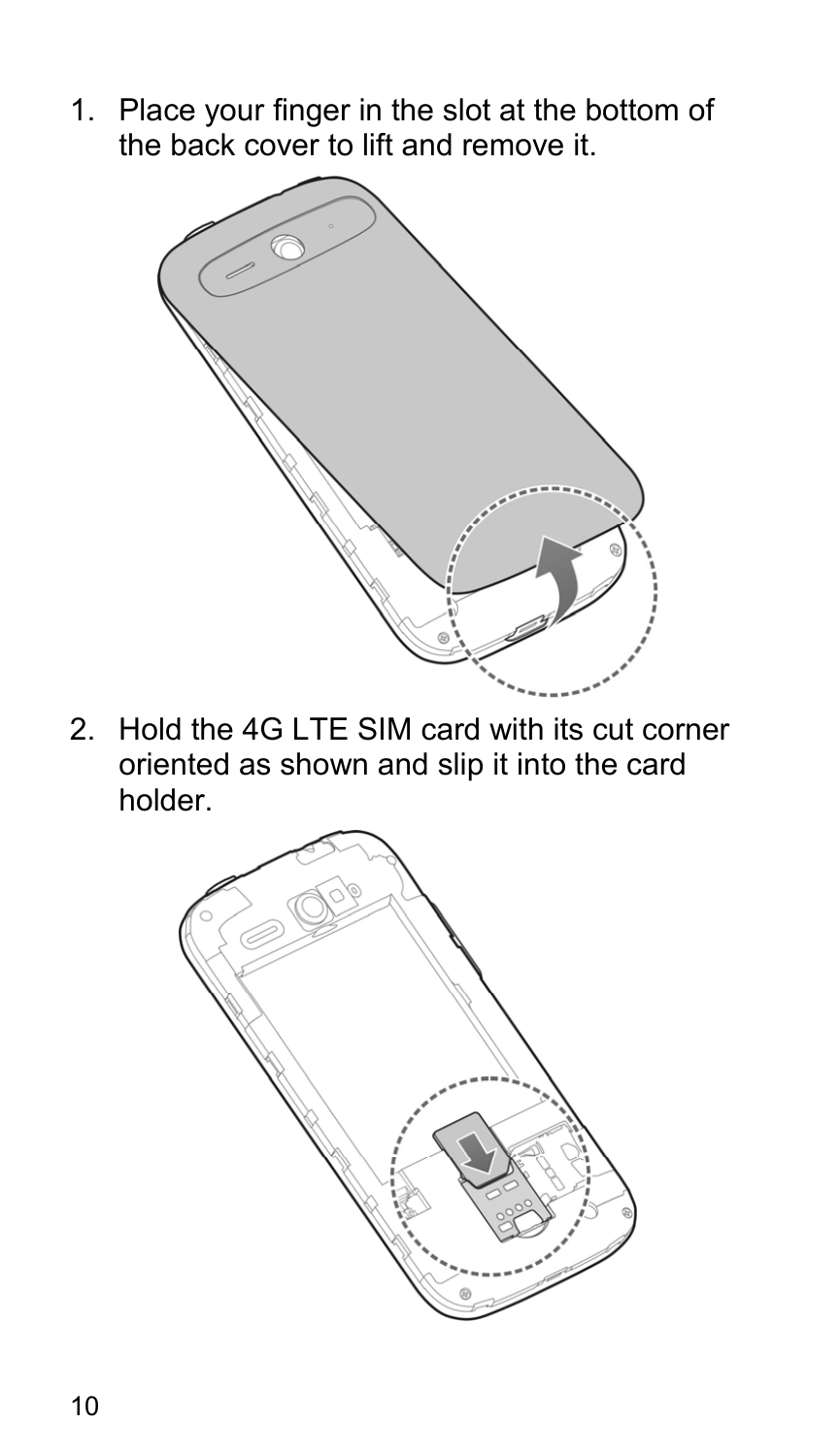3. Align the connectors on the phone and the battery and slide the battery into the compartment. Then gently press the battery down until it is secured.



4. Hold your microSDHC card with the metal contacts facing down and slide it into the microSDHC card slot.



**NOTE:** The microSDHC card is sold separately.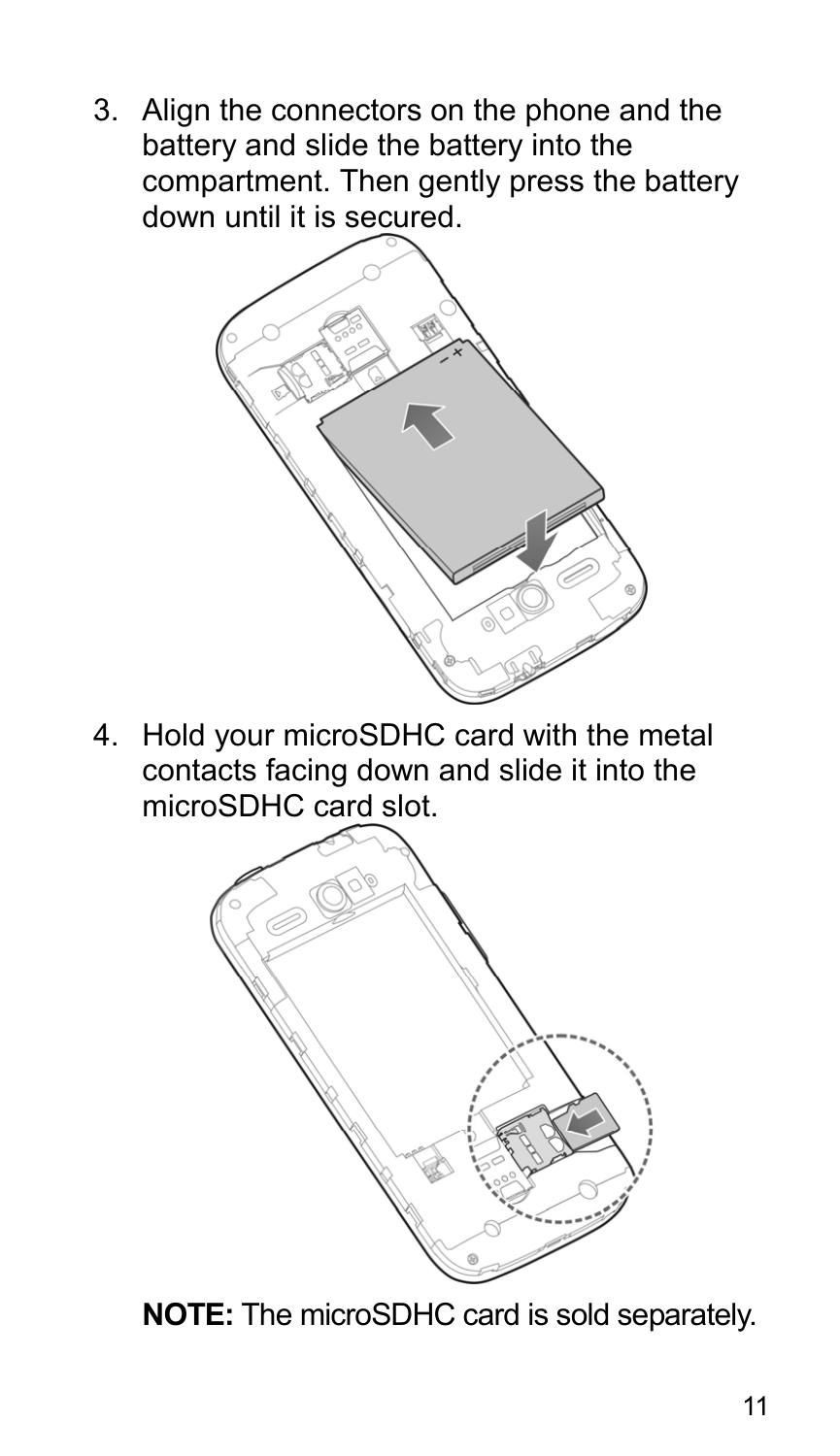**NOTE:** Some applications may require a microSDHC card to work normally or may store certain data on it. Therefore, it is recommended that you keep a microSDHC card installed and not remove or replace it randomly.

5. Align the back cover with the back of the phone and press the cover back into place. Make sure all the tabs are secure and there are no gaps around the cover.

## **Charging the Battery**

1. Connect the adapter to the charging jack. Ensure that the adapter is inserted with the correct orientation. Do not force the connector into the charging jack.



- 2. Connect the charger to a standard AC power outlet.
- 3. Disconnect the charger when the battery is fully charged.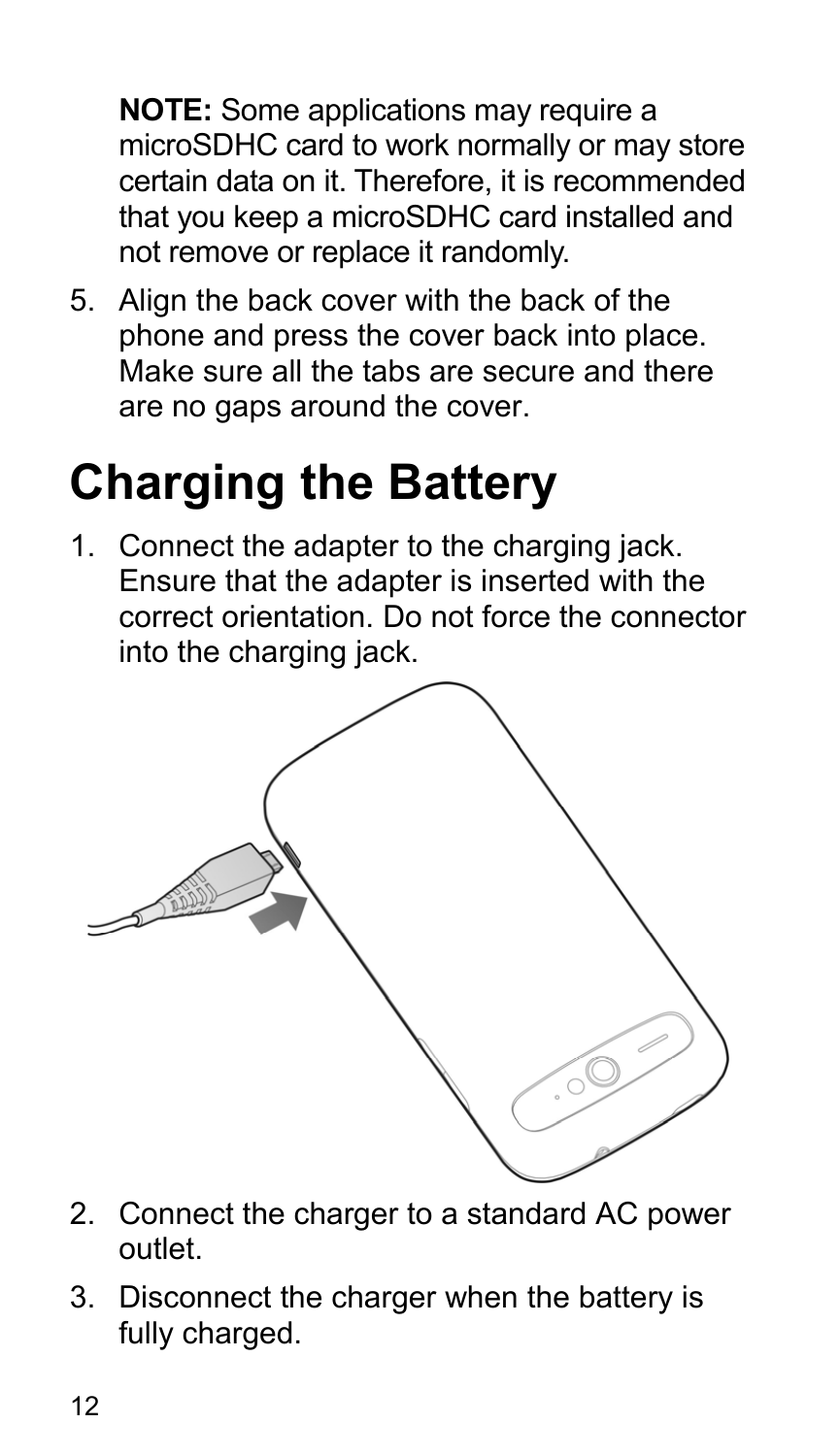# **Powering On/Off Your Phone**

Make sure the battery is charged before powering on.

- Press and hold the **Power Key** to turn on your phone.
- To turn it off, press and hold the **Power Key** to open the options menu. Touch **Power off** > **OK**.

## **Getting to Know the Home Screen**

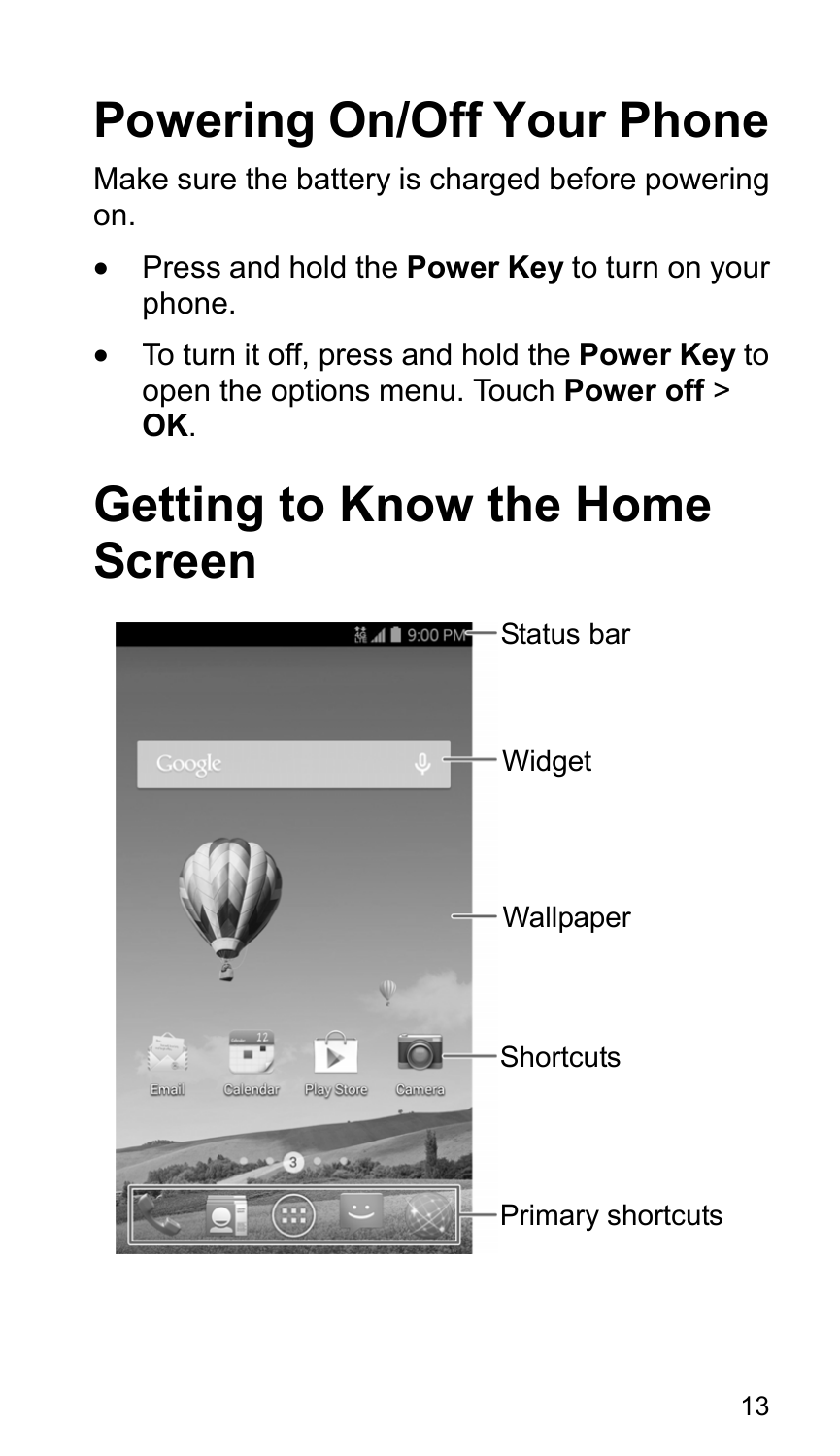The home screen is the starting point for your phone's applications, functions, and menus. You can customize your home screen by adding application shortcuts, folders, widgets, and more.

**NOTE:** Your home screen extends beyond the initial screen, providing more space for shortcuts. widgets, and folders. Simply swipe left or right to see the extended home screens.

### *Adding Shortcuts or Widgets*

- 1. Touch the **Home Key** >  $\Box$
- 2. If you want to add a widget, touch **WIDGETS**.
- 3. Touch and hold a widget or an app icon and drag it to the home screen.

### *Moving/Removing Shortcuts or Widgets*

Touch and hold a widget or shortcut on the home screen.

- Drag it to the place you need on the screen.
- $\bullet$  Drag it to  $\bullet$  at the top to remove it.
- $\bullet$  Drag the shortcut to  $\bullet$  at the top left to create a new folder.

### *Applying New Wallpapers*

You can set the wallpaper for the home screen or lock screen.

- 1. Touch the **Home Key > Menu Key > Wallpaper**.
- 2. Touch **Home** or **Lock screen**.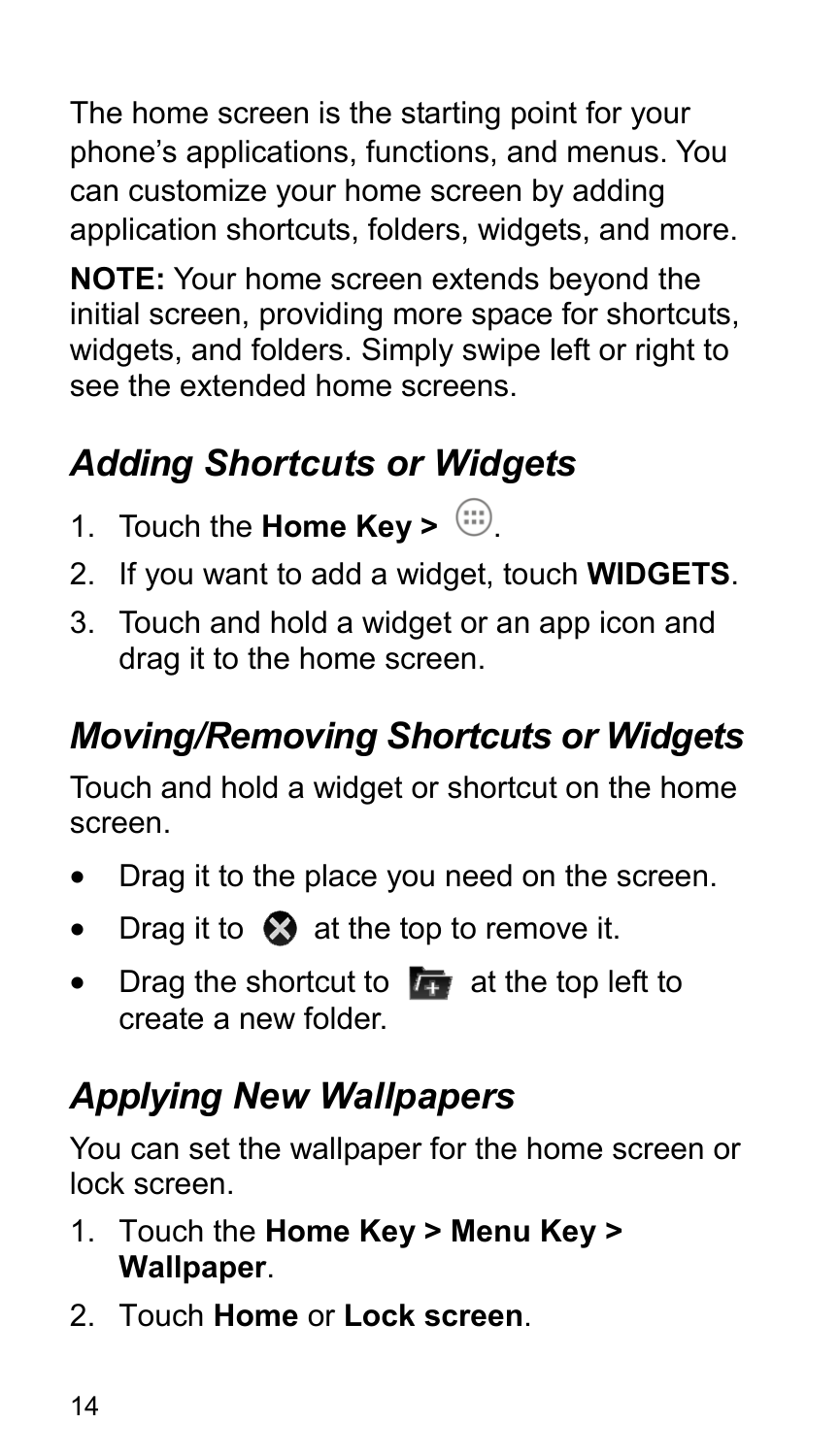3. Select a wallpaper source and touch the image or animation you want to use as the wallpaper. Some cropping may be needed for **Gallery** images.

## **Checking the Phone Status**

The status bar at the top of the screen displays phone and service status with various icons on the right side. Below are some of the icons and their meanings.

| $\frac{4}{3}$ G<br>詜 | System<br>connected     |    | No signal                        |
|----------------------|-------------------------|----|----------------------------------|
| ∦                    | Ringer off              | ال | Signal strength                  |
| $\mathbb{Z}$         | Vibrate mode            | ৰ  | Flight mode                      |
|                      | <b>Battery low</b>      | 8  | Bluetooth on                     |
|                      | <b>Battery full</b>     |    | Connected to a<br>Wi-Fi® network |
| n                    | Battery<br>charging     |    | Wi-Fi in use                     |
|                      | Alarm set               | 63 | Wired headset<br>connected       |
|                      | Phone<br>microphone off | ど  | Speaker on                       |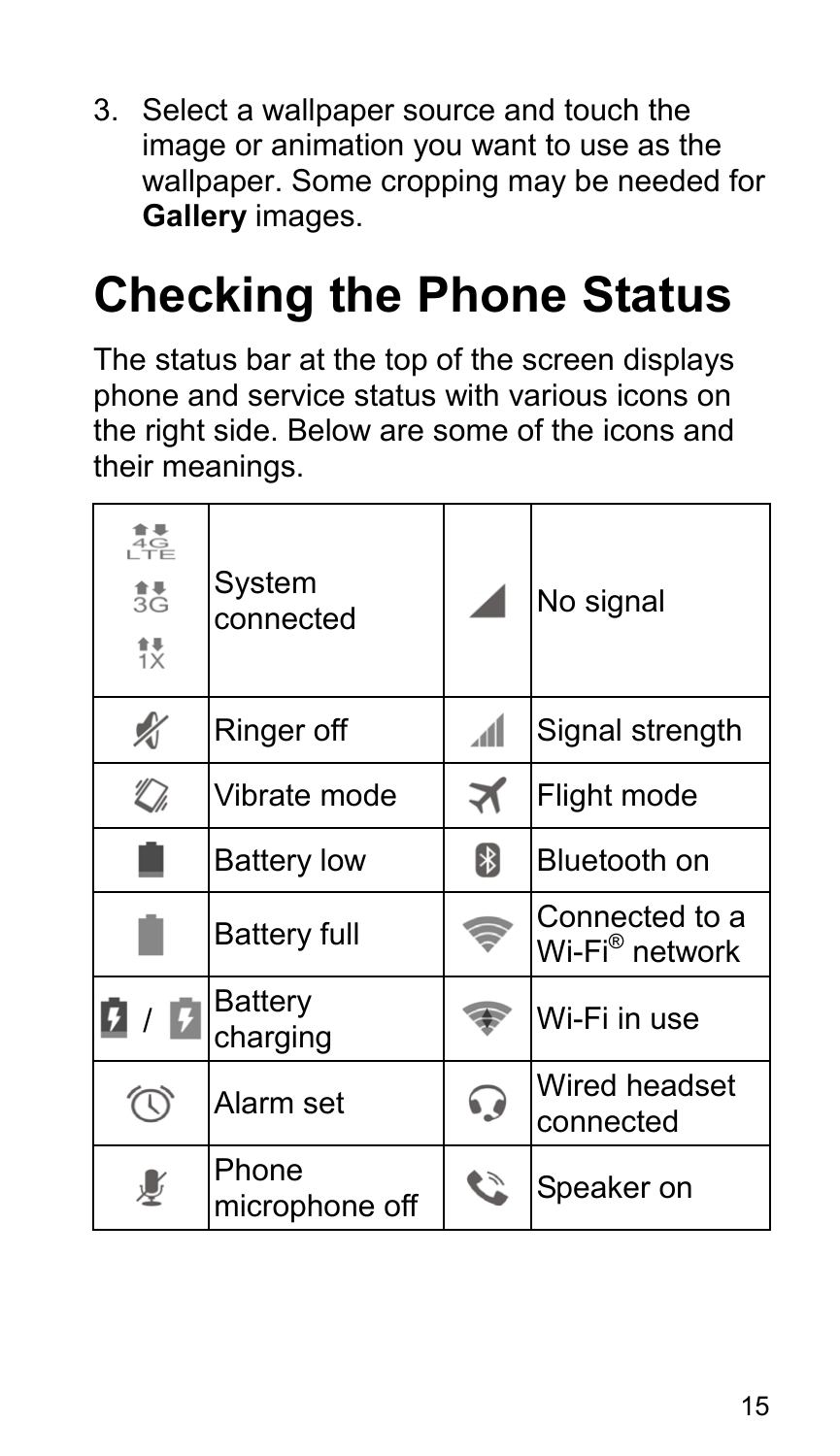# **Managing Notifications**

The status bar at the top of the screen provides notification alerts with different icons on the left side. Below are some of the icons and their meanings.

The notifications depend on the apps installed and you can touch and drag the status bar down to see more information.

|   | New<br>SMS/MMS                      | T              | microSDHC card<br>removed     |
|---|-------------------------------------|----------------|-------------------------------|
|   | New email                           |                | Upcoming event                |
| M | New Gmail™<br>message               | 7              | New Wi-Fi<br>network detected |
| Ø | Problem with<br>SMS/MMS<br>delivery | ť              | Downloading data              |
|   | Missed call                         | T              | Sending data                  |
|   | Call in progress                    | Ŷ              | USB tethering is<br>on        |
| ψ | USB connected                       |                | Portable Wi-Fi<br>hotspot     |
|   | Song is playing                     | $\circledcirc$ | GPS on                        |
|   | Updates<br>available                |                |                               |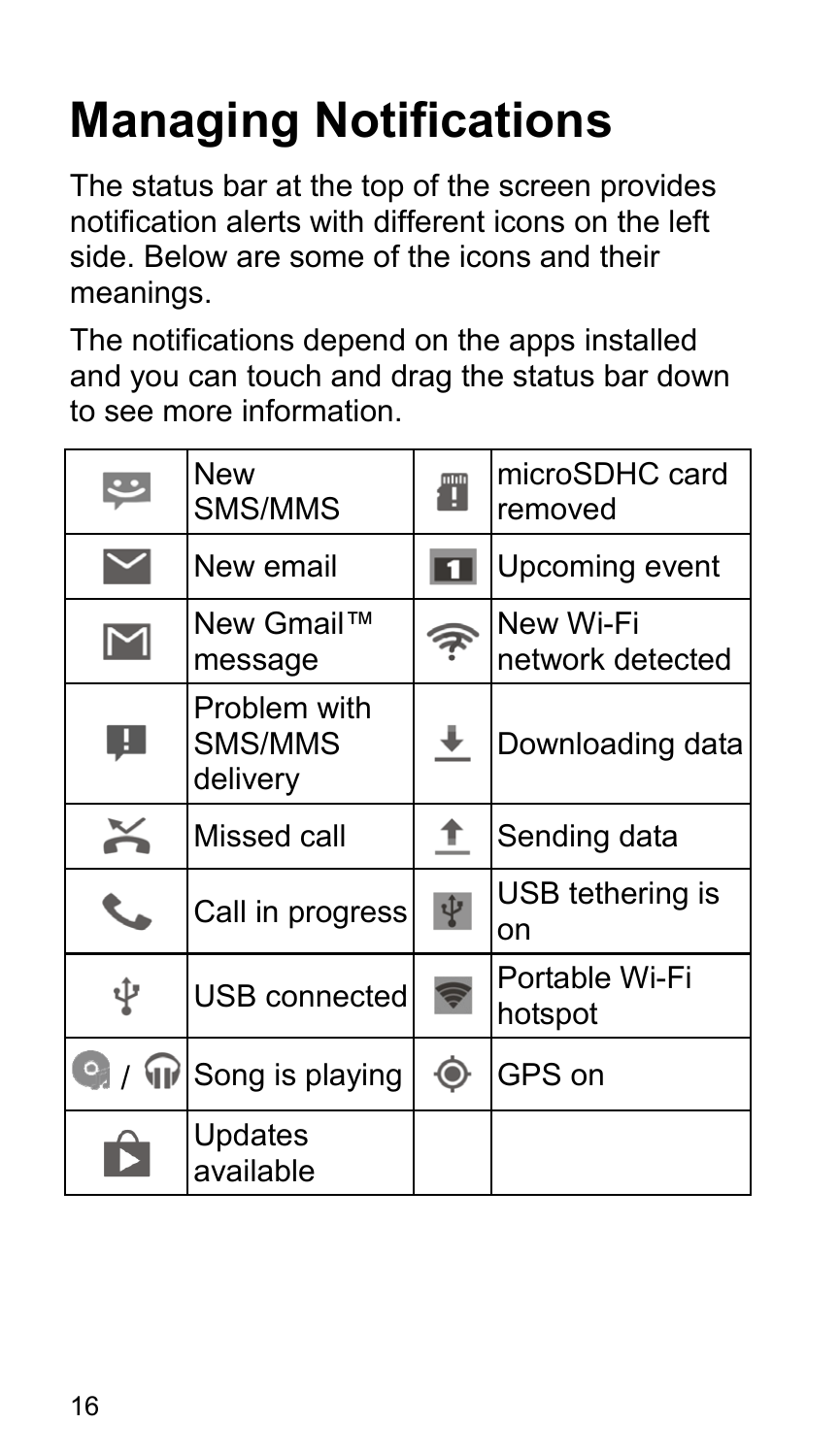# **Adjusting Volumes**

To adjust call volume, press the **Volume Key** while on a call. To adiust other volumes, follow the steps below.

- 1. Touch the **Home Key > > Settings > Sound > Volumes**.
- 2. Drag the sliders to adjust the volume for music, video, games, and other media, the ringtone and notification volume, and the alarm volume.
- 3. Touch **OK** to save.

**NOTE:** Press and hold the **Power Key** and then touch  $\sqrt{\ }$  to enable the silent mode, touch  $\sqrt[n]{\ }$ to enable the vibration mode, or touch  $\Box$  to disable the silent mode.

# **Using Dolby Digital Plus**

With Dolby Digital Plus technology, you can enhance the sound quality of your mobile phone for game and music playing, video watching and phone calls.

Touch in the home screen and select **Dolby** to turn on or off Dolby Digital Plus sound effects. watch a demo, select sound profile, or configure your own profiles.

- Touch  $\bigcirc$  to turn on or off Dolby Digital Plus sound.
- While the feature is on, touch **Movie** or other options to select a profile specifically tuned for movie, music, game, phone call, or your own customized configurations.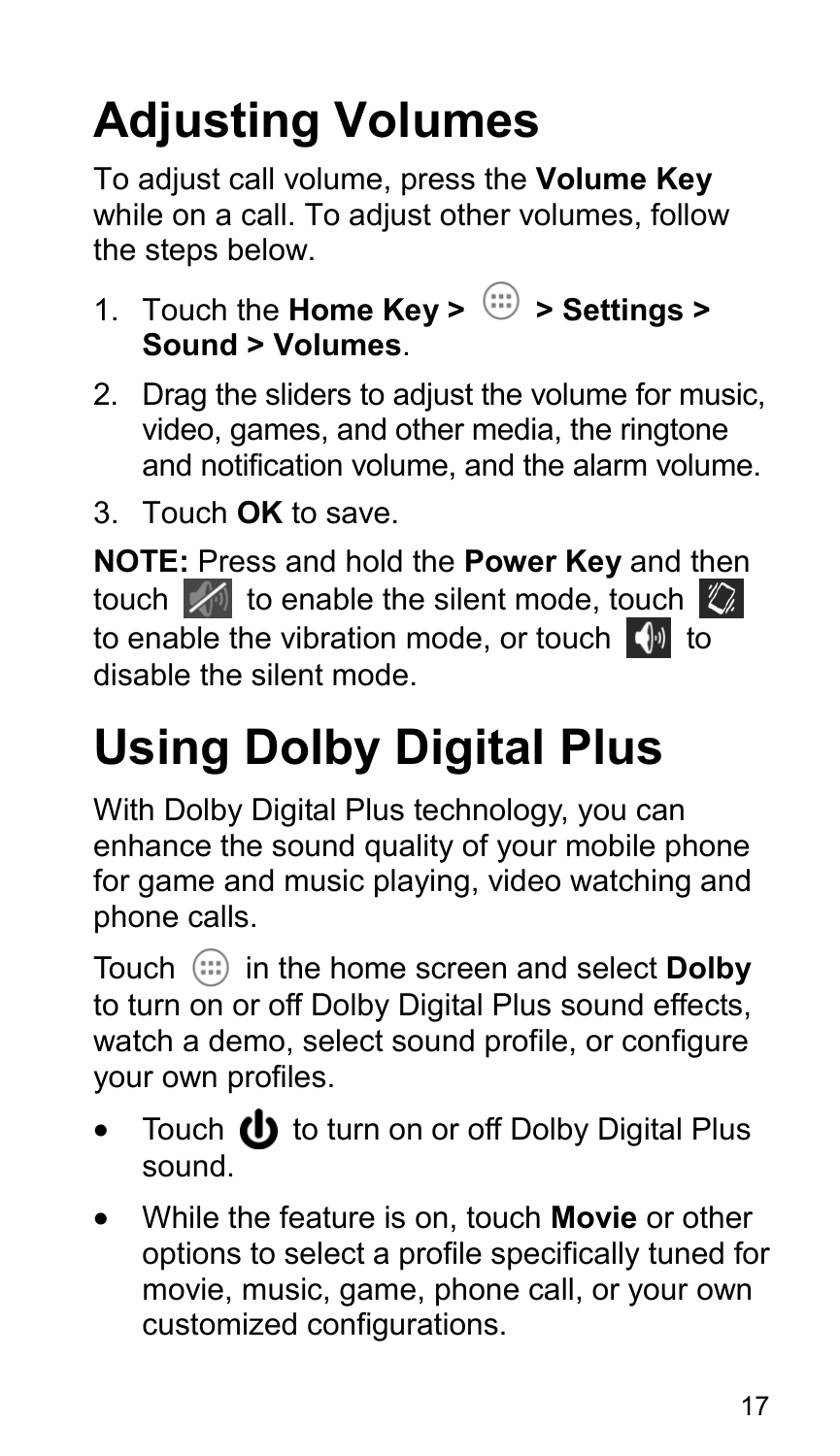• Touch the currently selected profile to make some change.

**NOTE:** You can also launch **Dolby** and select a profile from the **Settings** app (**Sound > Dolby Digital Plus**).

## **Setting a Screen Lock**

You can protect your phone by creating a screen lock. When enabled, you need to touch and hold the screen, look at the device, draw a pattern, or enter a numeric PIN or password to unlock the phone's screen and keys.

- 1. Touch the **Home Key >**  $\left(\frac{1}{10}\right)$  **> Settings > Security > Screen lock**.
- 2. Touch **None**, **Long press**, **Face Unlock**, **Pattern**, **PIN** or **Password**.
	- **F** Touch **None** to disable the screen lock feature.
	- Touch **Long press** to enable unlock with a 'touch and hold' gesture. You can unlock the screen by touching and holding the display.
	- ▶ Touch **Face Unlock** to let the phone capture your face. You can unlock the screen by looking at the phone. You also need to set a pattern or PIN in case the phone cannot recognize your face.
	- ► Touch **Pattern** to create a pattern that you must draw to unlock the screen
	- Touch **PIN** or **Password** to set a numeric PIN or a password you must enter to unlock your screen.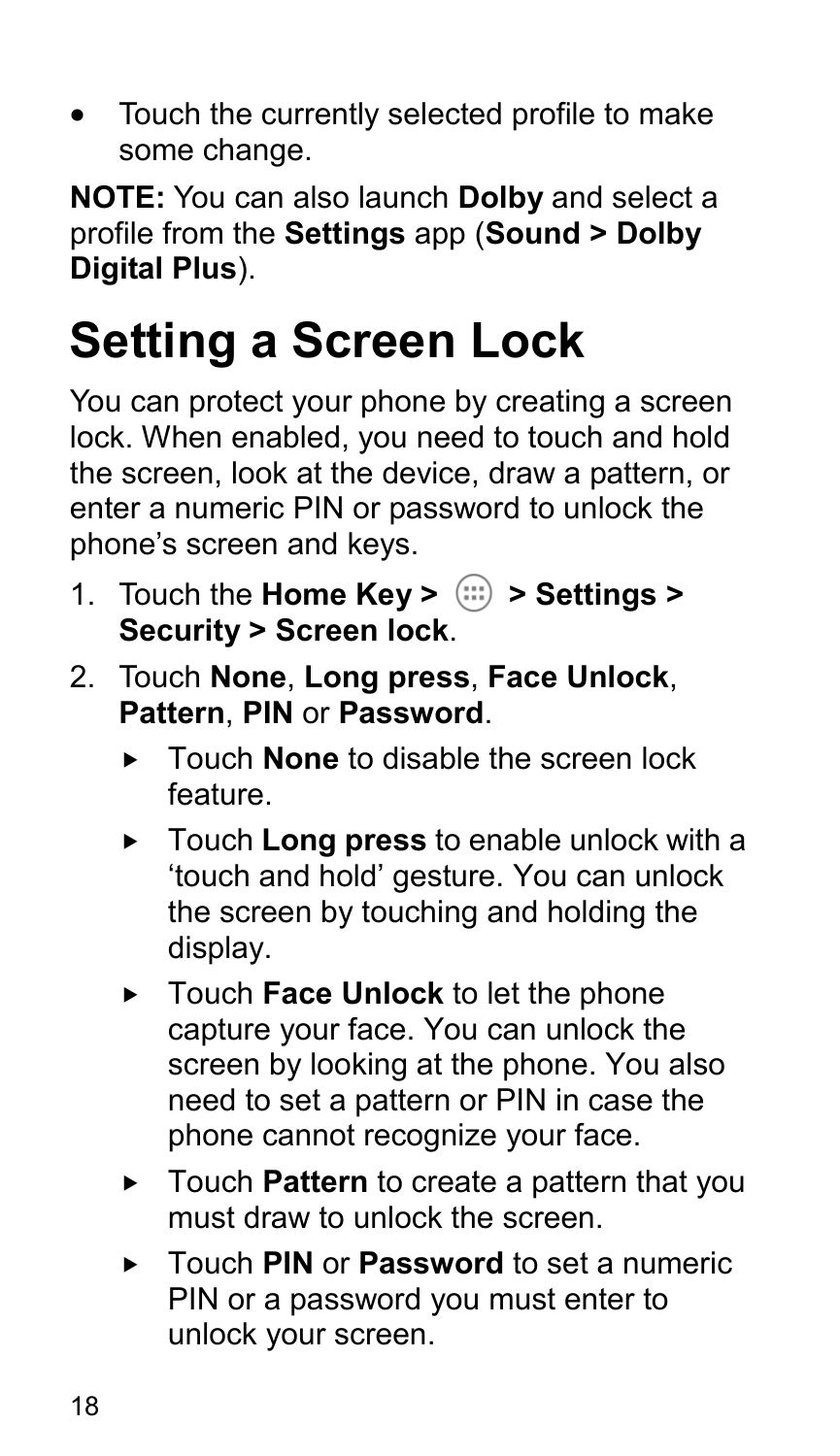# **Making a Call**

- 1. Touch the **Home Key** >  $\mathbf{L}$ .
- 2. In the Phone tab  $\leftarrow$ , enter the phone number with the on-screen keypad. Touch  $\bullet$  to delete incorrect digits.
- 3. Touch  $\mathcal{L}_{\bullet}$  below the keypad to place the call.

**NOTE:** To call a contact, touch the **Home Key > L** >  $\mathbf{\Omega}$  and touch a contact or a number.

**NOTE:** Touch and hold **the last to retrieve your** voicemail.

## **Adding Contacts**

### *Creating a New Contact*

- 1. Touch the **Home Key > and touch the All** contacts tab  $\Box$ .
- 2. Touch  $\mathbf{Q}_{\perp}$ .
- 3. Touch the field above **Name** to choose an account for the new contact. If a web account is selected, the contact can be synchronized to your web account.
- 4. Enter the contact name, phone numbers, email addresses, and other information.
- 5. Touch **DONE** to save the contact.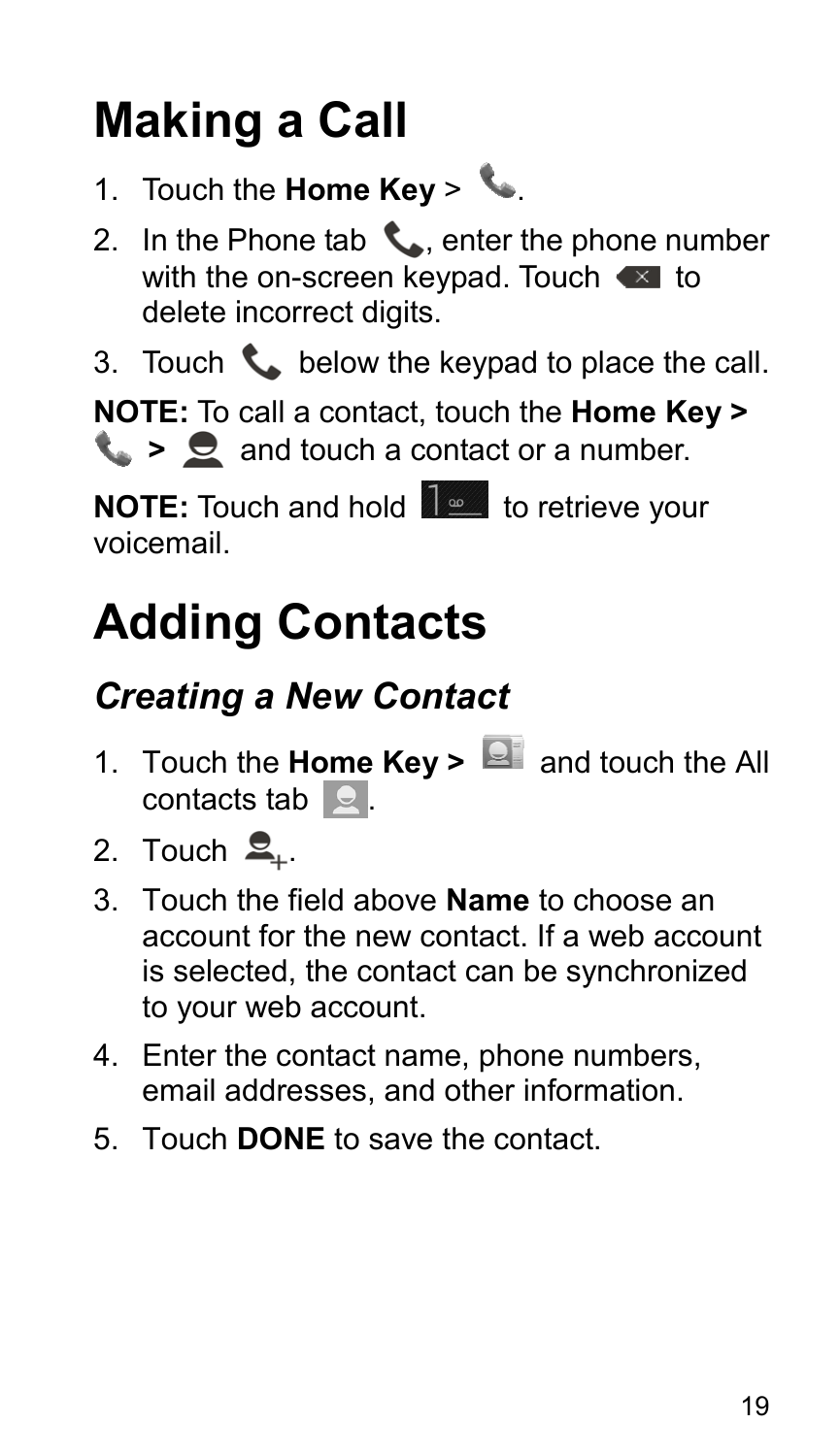### *Importing Contacts in Batches*

- 1. Touch the **Home Key >**  $\Box$ .
- 2. Touch the **Menu Key > Import/export > Import from phone storage**.
- 3. If prompted, select an account in which to save the contacts.
- 4. Select the vCard file(s) (\*.vcf) and touch **OK** to begin importing.

## **Sending a Message**

- 1. Touch  $\left(\mathbb{I}\right)$  in the home screen and select **Messaging**, then touch  $\mathbf{E}$ .
- 2. Enter the recipient(s) and message text. If you want to send an MMS, add subject and attachments.
- 3. Touch  $\triangleright$  to send the message.

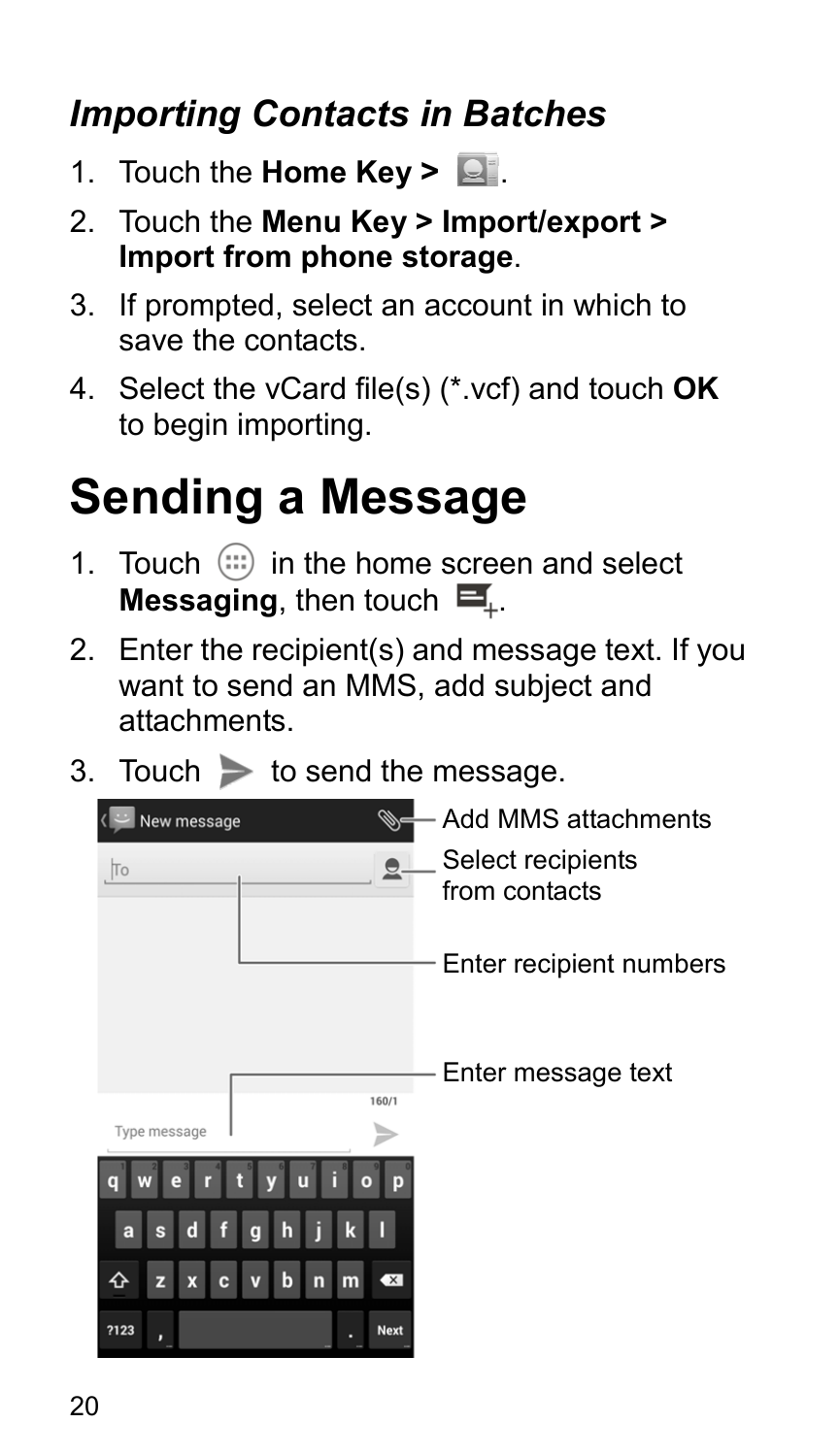# **Setting Up Email Accounts**

### *Setting Up Gmail*

- 1. Touch  $\lim_{x\to 0}$  in the home screen and select **Gmail**. **NOTE:** If another Gmail account is already set up, touch the **Menu Key > Settings > ADD ACCOUNT**.
- 2. Touch **Existing** to sign in to your existing Google Account. If you have no Google Accounts, touch **New** to create one.
- 3. Follow the instructions on the screen to set up the account.

### *Setting Up Email*

1. Touch  $\binom{11}{11}$  in the home screen and select **Email**.

**NOTE:** If another email account is already set up, touch the **Menu Key > Settings > ADD ACCOUNT**.

- 2. Enter the email address and password.
- 3. Touch **Next** and follow the onscreen instructions.

### *Setting Up an Exchange ActiveSync® Account*

1. Touch  $\binom{11}{11}$  in the home screen and select **Email**.

**NOTE:** If another email account is already set up, touch the **Menu Key > Settings > ADD ACCOUNT**.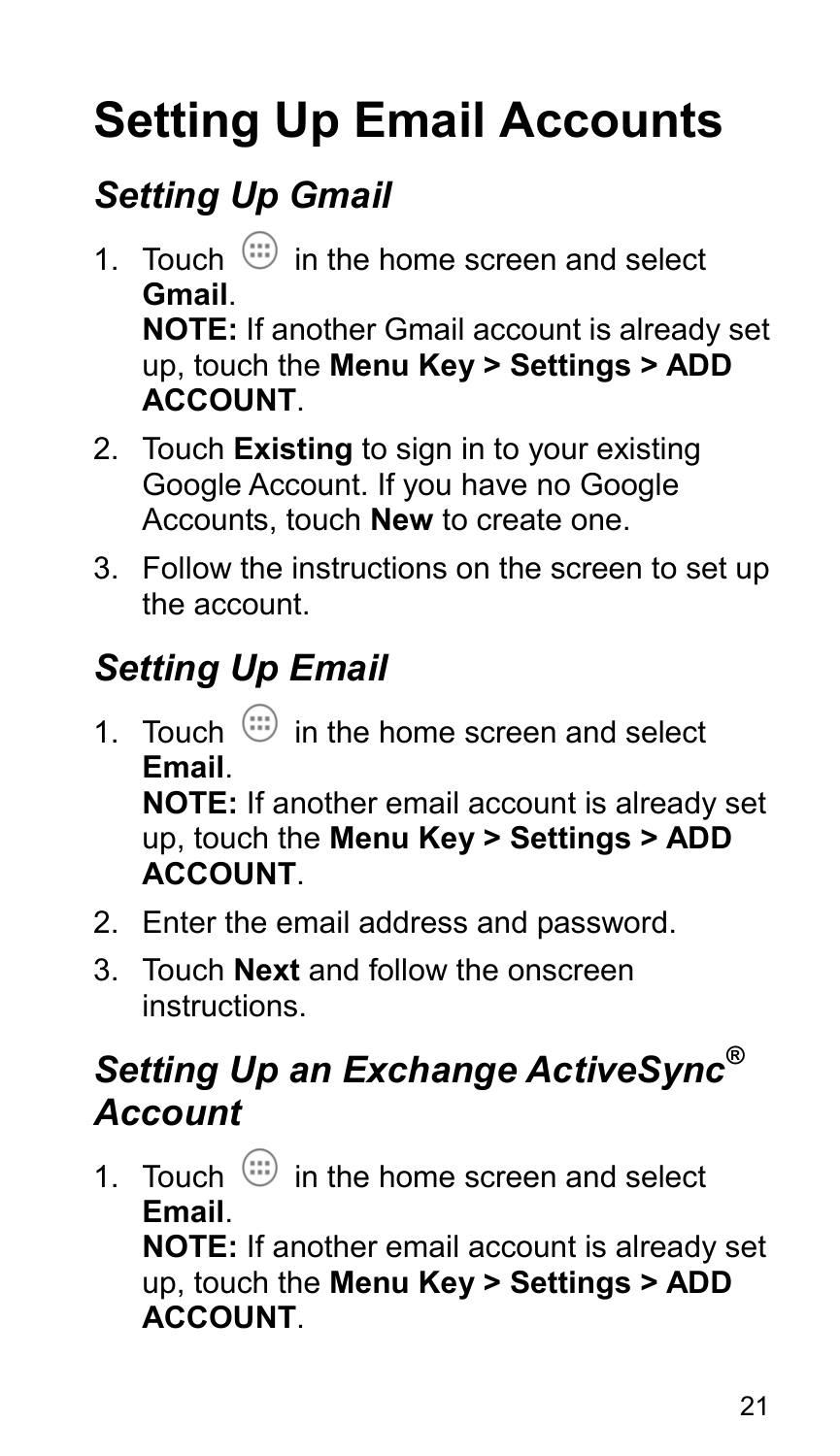- 2. Enter the email address and password.
- 3. Touch **Manual setup > Exchange**.
- 4. If necessary, edit **Domain\Username**, **Password**, and **Server** information.
- 5. Configure the settings on the screen, such as **Days to sync email**, and then touch **Next**.
- 6. Identify your new account with a unique name and then touch **Next**.

Contact your server administrator for more help.

## **Connecting to a Wi-Fi Network**

- 1. Touch the **Home Key >**  $\lim_{x \to 0}$  **> Settings > Wi-Fi**.
- 2. Slide the ON/OFF switch if Wi-Fi is off.

Your phone automatically searches for Wi-Fi networks in range and displays their names (SSID) and security settings. Your phone also connects to previously linked networks when they are in range.

3. Touch a network name to connect to it.

If the network is secured, enter a password or other credentials. (Ask your network administrator for details.)

**NOTE:** Your phone supports Wi-Fi on the 2.4GHz band as well as the 5GHz band.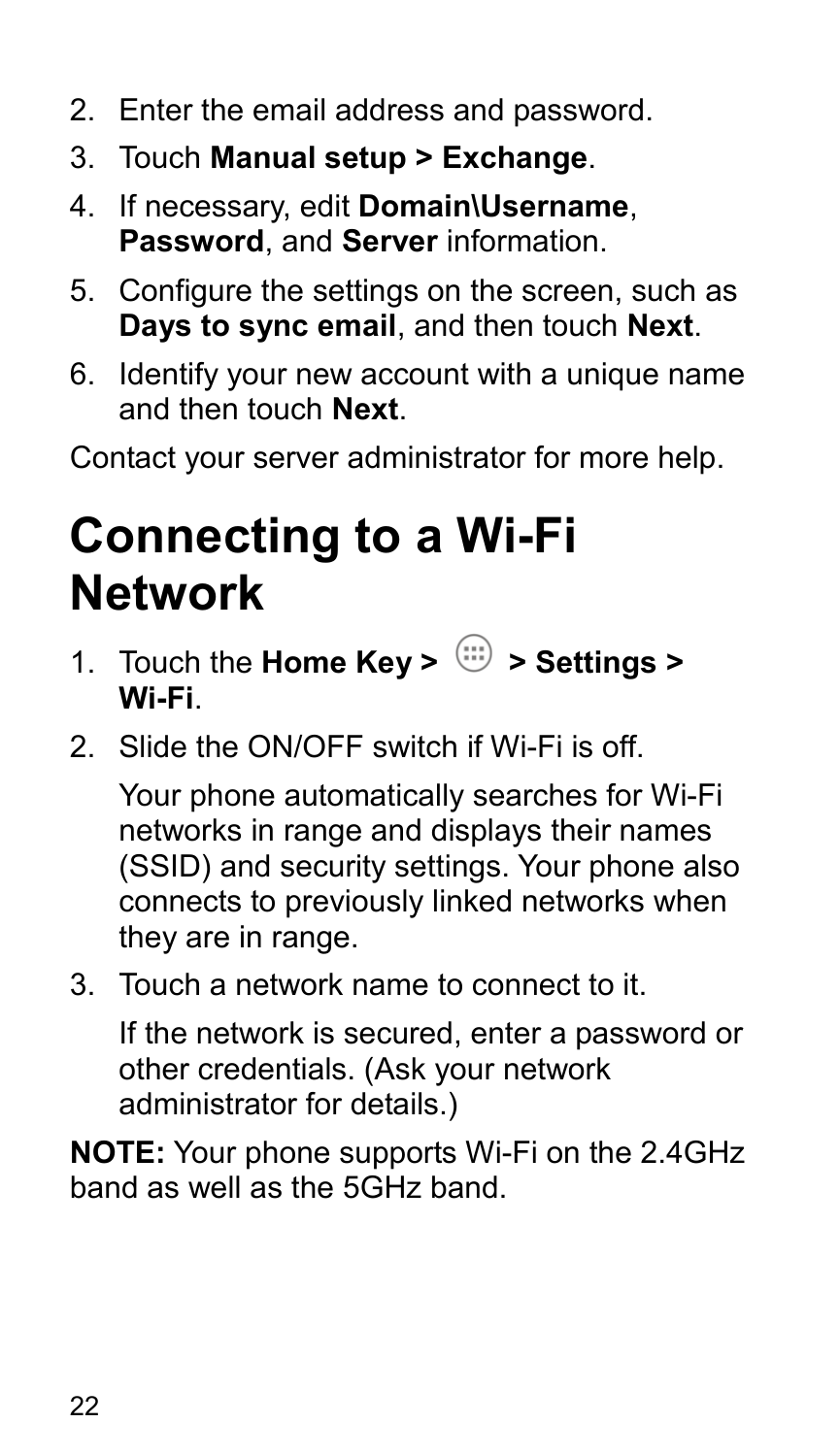## **Connecting With a Bluetooth Headset**

- 1. Turn on the Bluetooth headset and switch it to pairing mode. Refer to the headset's user quide for more information.
- 2. Touch  $\left(\mathbb{I}\right)$  in the home screen and select **Settings > Bluetooth**.
- 3. Slide the **ON/OFF** switch if Bluetooth is off. When Bluetooth is on, the  $\mathbb{R}$  icon appears in the status bar. **NOTE:** Your phone automatically scans for and displays the IDs of all available Bluetooth devices in range. You could touch **SEARCH FOR DEVICES** if you wanted to scan again.
- 4. Touch the ID of the headset, or any other device you want to pair with your phone. Enter a passcode if prompted.
- 5. If necessary, touch the ID of the paired headset to connect with it. Once connected, the  $\mathbb{R}$  icon in the status bar turns blue.
- **NOTE:** Touch the ID again to end the connection.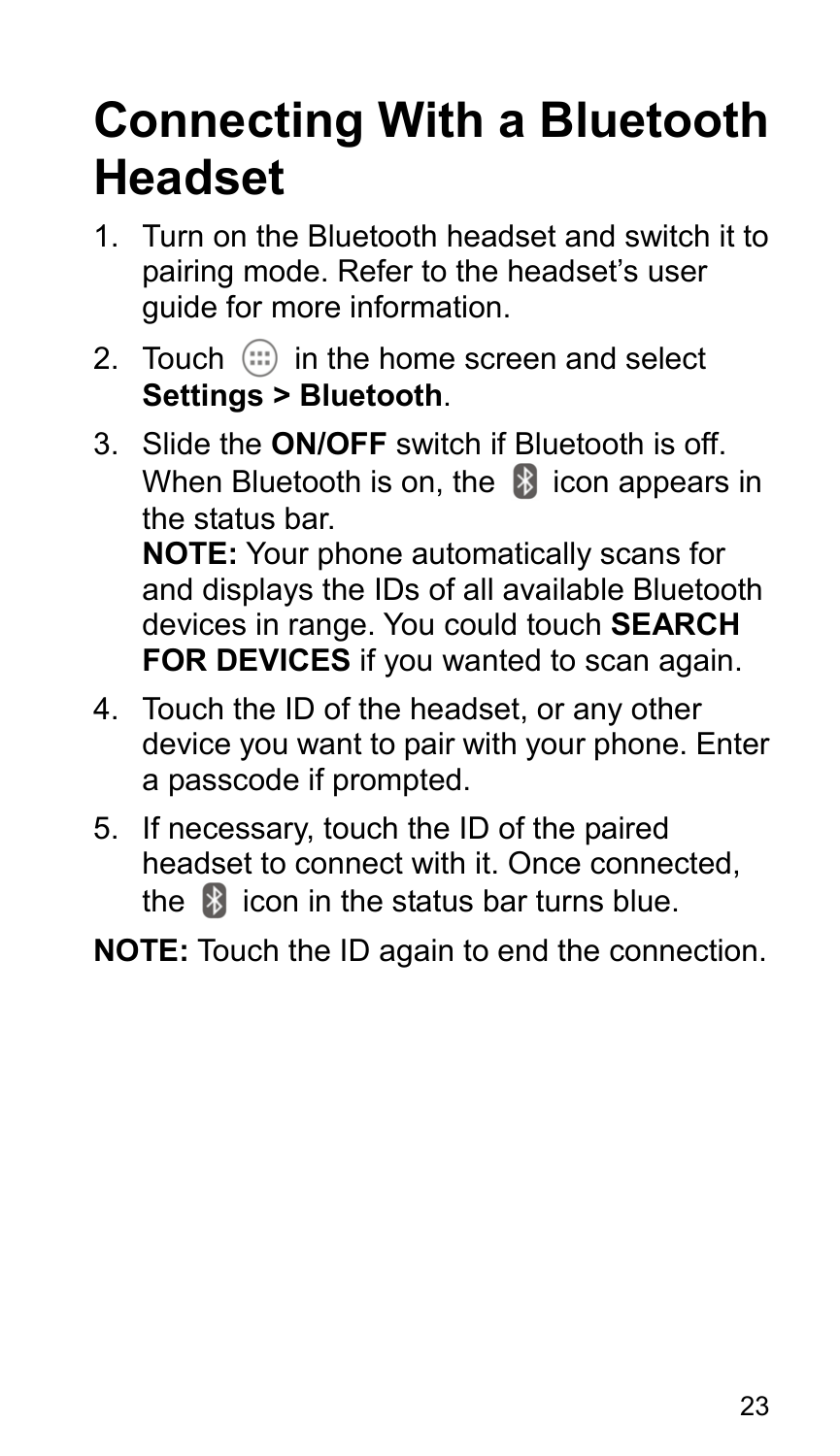## **Installing Apps From the Google Play™ Store**

Before you begin, make sure that you have signed in to your Google Account.

**NOTE:** The content you can access in the Play Store depends on your region and your service provider.

- 1. Touch the **Home Key** >  $\overline{m}$  > **Play Store**. The first time you launch **Play Store**, accept the Google Play Terms of Service.
- 2. Find the apps you need either by category or by touching  $Q$ .
- 3. Touch the app to see detailed description.
- 4. Touch **Install** (free apps) or the price (paid apps). If the app is not free, you need to sign in to your Google Wallet™ account and select a payment method.

**CAUTION:** Once installed, some apps can access many functions or a significant amount of your personal data. The Play Store will show you what the app can access. Touch **Accept** to proceed, or touch the **Back Key** to cancel.

5. Wait for the app to be downloaded and installed automatically. Payment needs to be authorized before paid apps start downloading.

The app is successfully installed when the  $\leq$ icon appears in the status bar. You can find the new app after touching the **Home Key >** .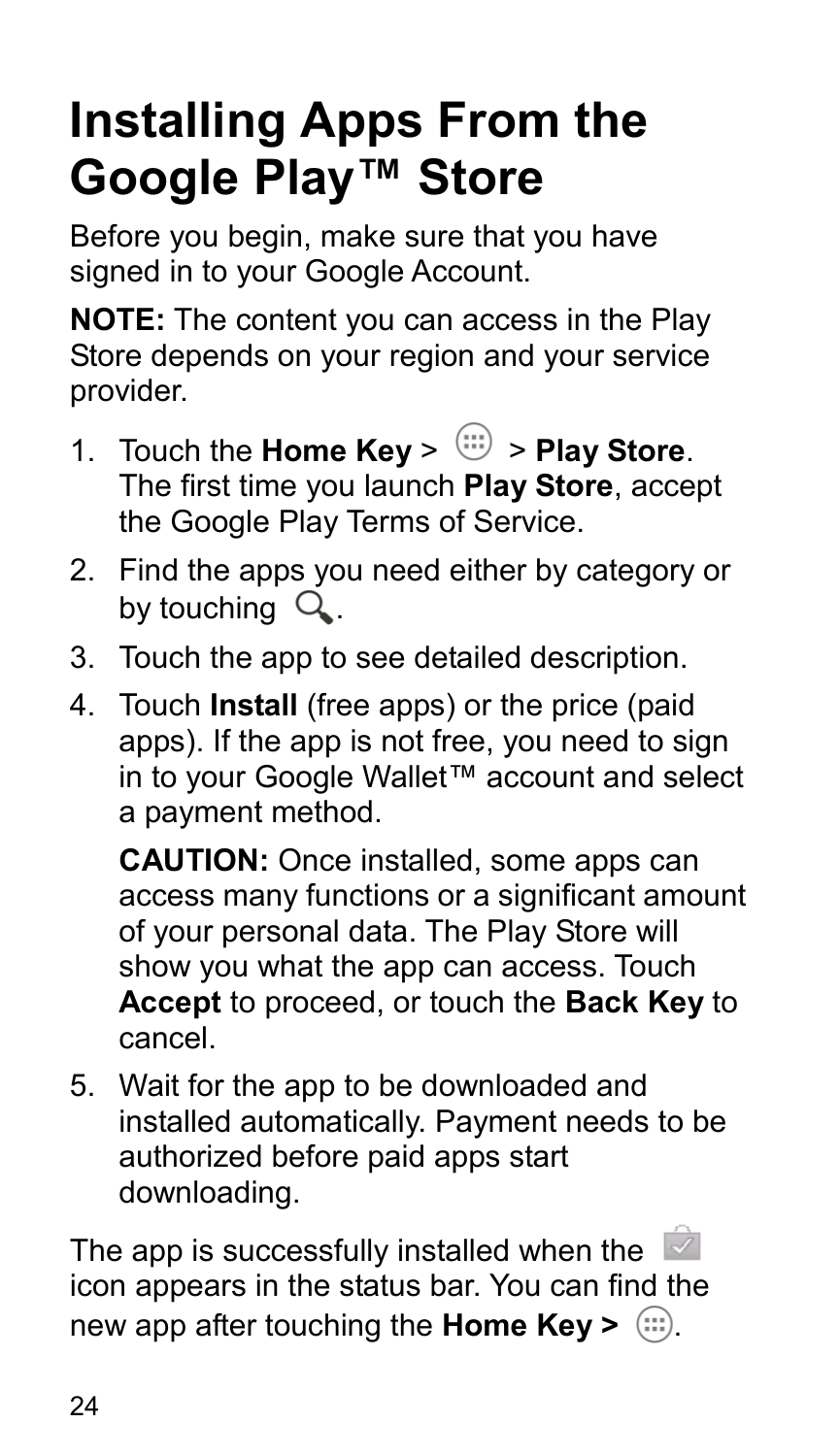# **Capturing a Photo or Video**

With a 13-megapixel auto-focus back camera with a LED flash and a 2-megapixel front camera. you can use the **Camera** app to capture high quality photos and record 1080P HD videos.

- 1. Touch  $\lim_{n \to \infty}$  in the home screen and select **Camera**.
- 2. If necessary, slide  $\bullet$  to toggle between photo camera and video recorder modes.
- 3. Aim the camera at the subjects and, if necessary, touch the buttons on the screen to switch cameras, turn on/off flash, select special features or color effects, or set up other related options.

**NOTE:** Your phone offers a variety of features for the picture-taking. You can use features such as HDR, Panorama, Photo clear (removing moving objects in the background), Smile/Blink detection, Reprojection (of oblique objects), Group shot, Gradienter capture with gyroscope, and more.

- 4. Take the picture or record the video.
	- $\triangleright$  Touch  $\circ$  to take the picture.
	- $\triangleright$  Touch  $\blacksquare$  to record the video and touch  $\blacksquare$  to stop.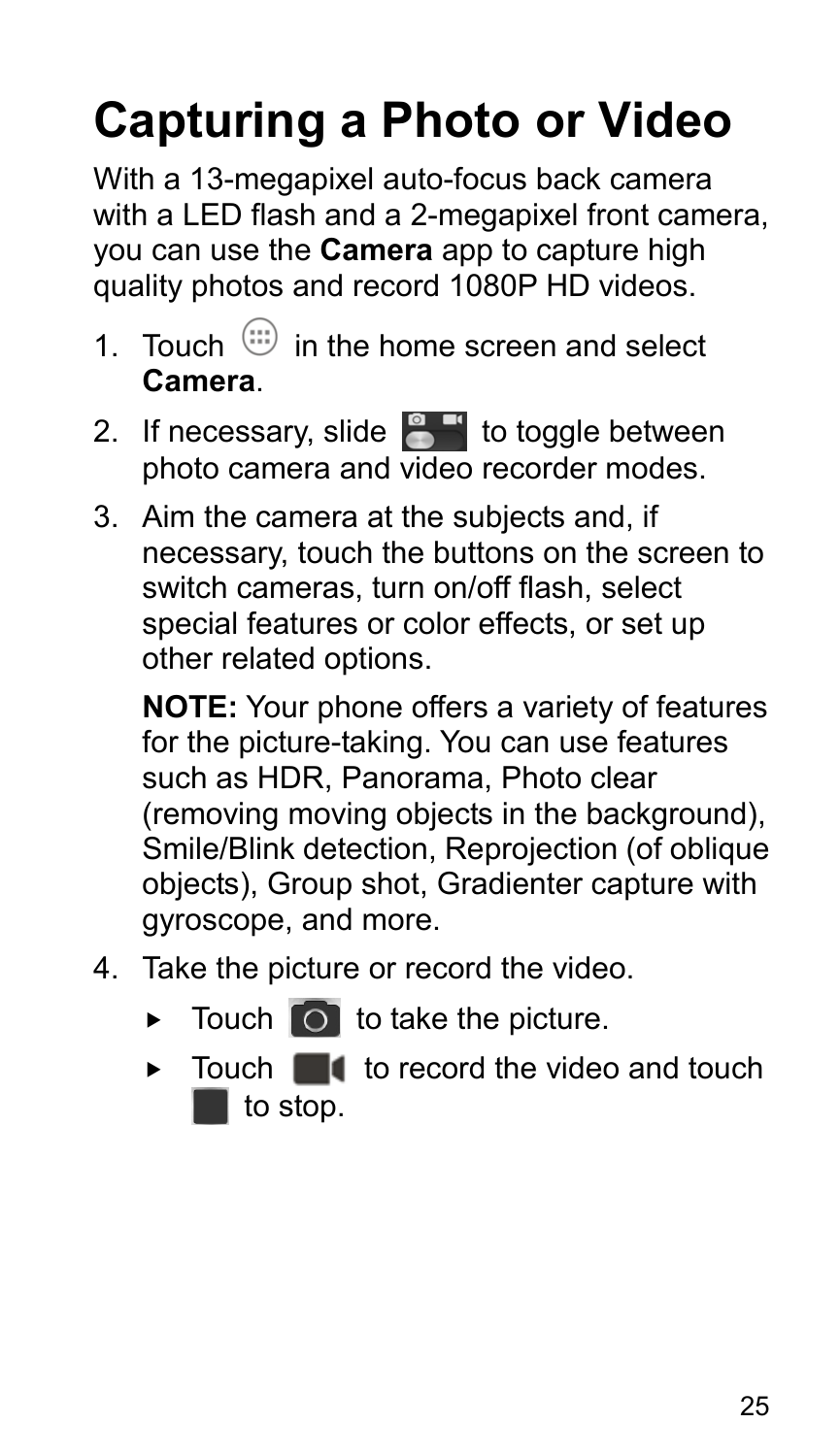# **Playing Music**

- 1. Touch  $\lim_{n \to \infty}$  in the home screen and select **Music**.
- 2. Touch a card at the top of the screen to view your music library organized by **Artists**, **Albums**, **Songs**, **Playlists**, **Folders**, or **Genre**. You can also touch **RECENTLY PLAYED** or **FAVORITES** to browse songs you recently played or you have added as favorites.
- 3. Touch a song to play it. The following playback screen and controls appear.



**NOTE:** Swipe left or right in the Album artwork and lyrics area to see the whole lyrics or the current playlist.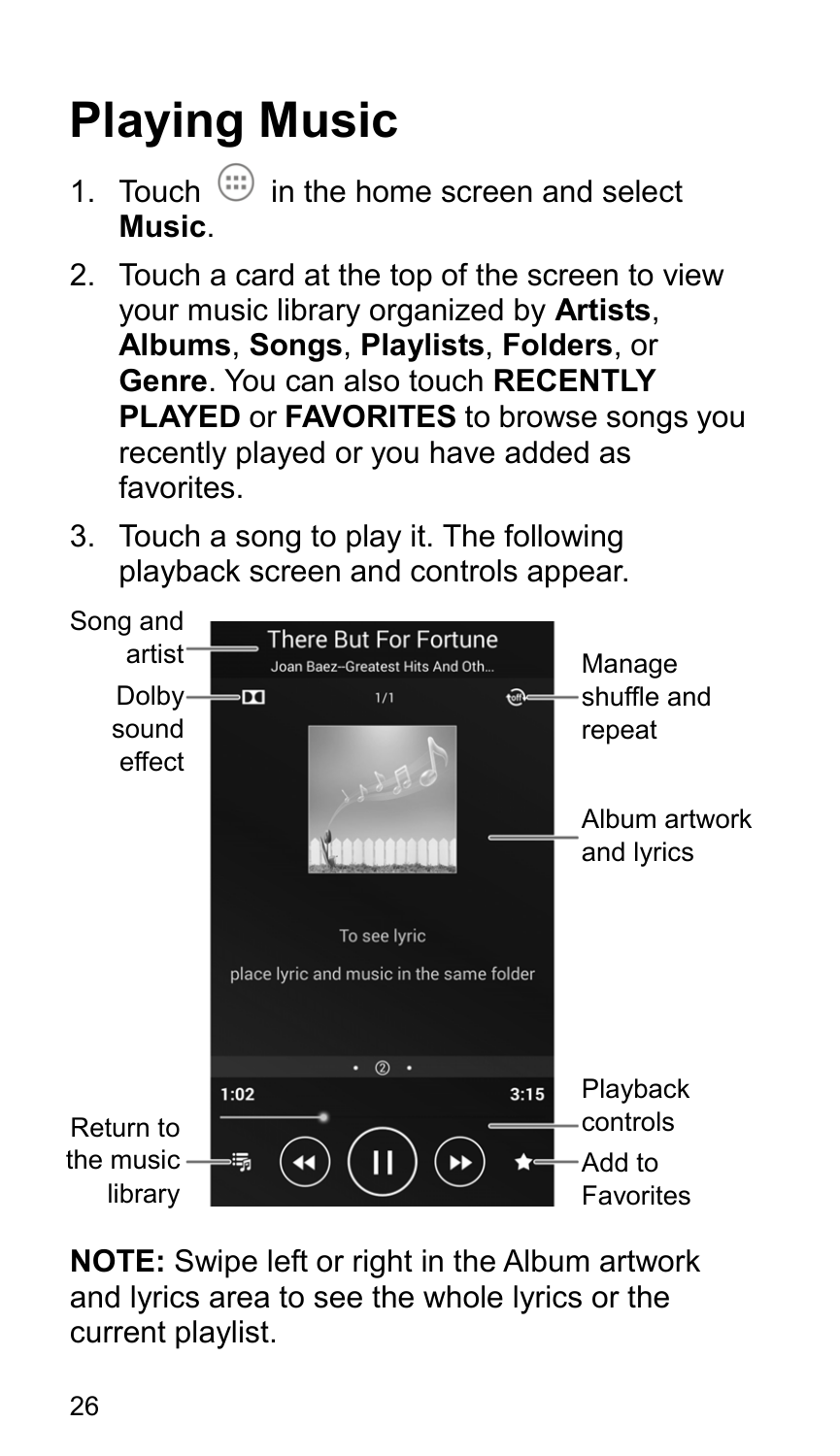**NOTE:** Save a lyrics file (\*.lrc) with the same name as the music file to see the lyrics on the screen when the song is being played.

## **Connecting to PC**

You can connect your phone to a computer with a USB cable and transfer music, pictures, and other files in either direction. Your device stores these files in its internal USB storage (internal SD card) or on a removable microSDHC card.

- 1. Connect your phone to the PC with a USB cable.
- 2. Touch and hold the status bar across the top of the screen and flick down.
- 3. Touch (**Connected as [**current connection mode**])**.
- 4. Choose one of the following options:
	- **Charge only:** Charge your phone via USB.
	- **Install driver:** Install the driver needed for connecting your phone to your PC.
	- **Media device (MTP):** Transfer media files on Windows® or Mac®.
	- **Camera (PTP):** Transfer photos using camera software.
	- **USB tethering:** Turn on USB tethering and share your phone's mobile data with the PC.

To disconnect the device from the computer, simply unplug the USB cable when you're finished.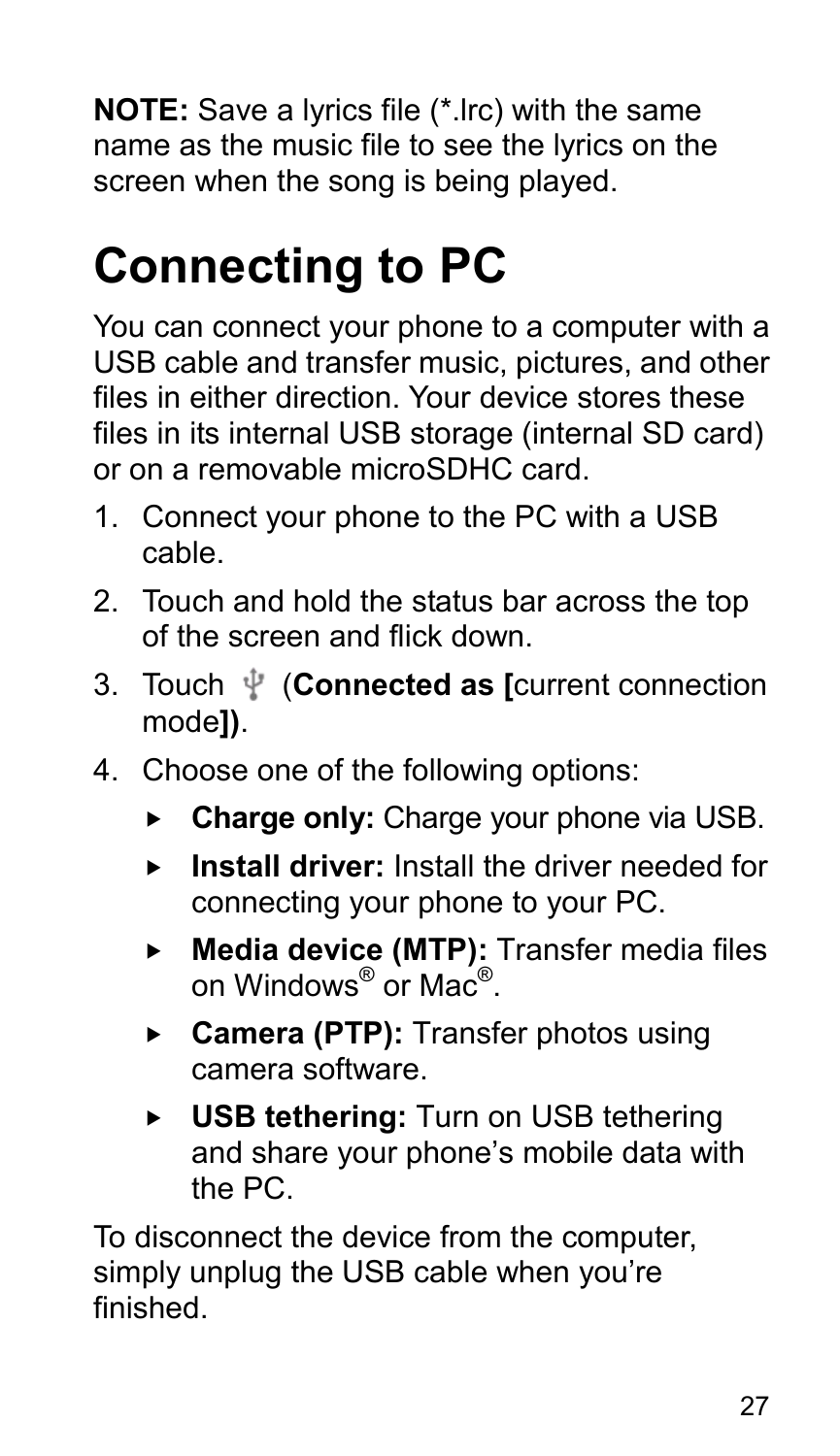# **Using USB On-The-Go**

Your phone supports USB On-The-Go. You can connect the phone and a USB peripheral device (such as a USB flash drive, a USB mouse, and a USB keyboard) with an adapter cable.

For example, when you connect the phone with a USB flash drive, you can browse the files on the flash drive; connect the phone with a USB mouse and you can navigate the phone with the mouse.

**NOTE:** Touch the **Home Key >**  $\overset{(ii)}{\Leftrightarrow}$  **> Settings > Language & input > Pointer speed** to adjust the speed of the mouse or trackpad when you connect it with the phone.

# **Using ZTE MHL**

MHL (Mobile High-Definition Link) allows you to connect mobile devices to HDTVs or audio receivers and share whatever is on the device screen. Note that the HDTVs and audio receivers must have an MHL-certified HDMI input.

To get started with MHL, connect the phone with a supported HDTV or audio receiver with an MHL cord and touch  $\cdots$  > ZTE MHL from the home screen.

- The connection status is displayed at the top right of the screen.
- Touch **Add App** or **Remove App** to add or remove applications on the phone for use in MHL mode. Added applications are displayed along the bottom.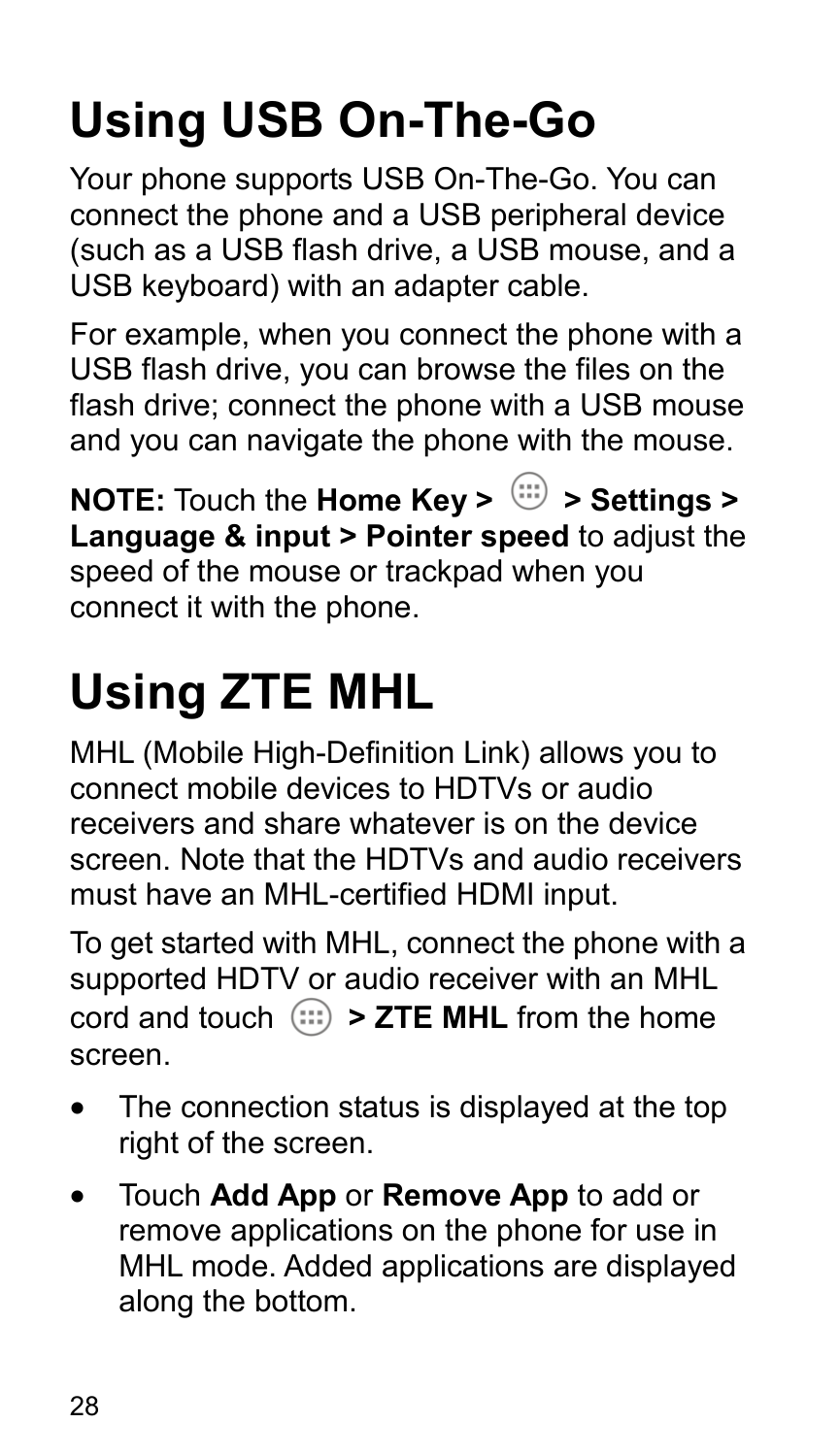Touch the **Menu Key** to scan the storage for music files, change the background image with **Skin settings**, or exit MHL mode.

# **Using NFC**

With the NFC (Near Field Communication) technology, capable devices can exchange data, such as photos, videos and contacts, wirelessly when they physically touch each other or come to very close proximity.

#### **To get your phone ready and send data via NFC:**

- 1. Touch  $(i)$  in the home screen and select **Settings > More…**
- 2. Check **NFC**.
- 3. Touch **Android Beam** and turn it on.
- 4. Open the application or the content you want to share.
- 5. Bring your phone and the receiving device close together and touch your phone screen. The app will determine what gets sent.

#### **To get your phone ready to receive data via NFC:**

- 1. Touch  $(i)$  in the home screen and select **Settings > More…**
- 2. Check **NFC**.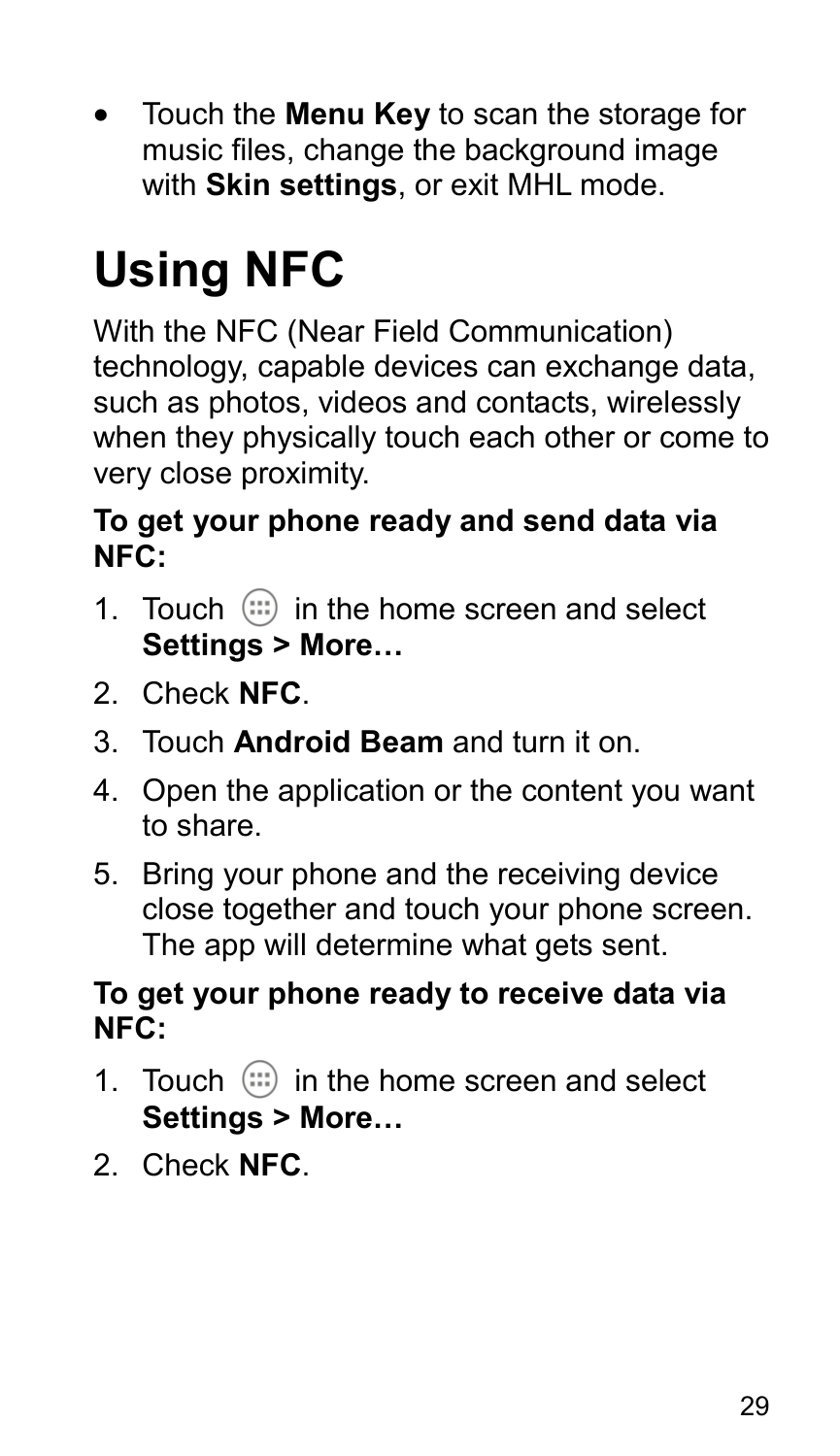# **Using Full Share (DLNA)**

Full Share uses DLNA technology to offer a wireless solution to sharing media files among devices connected to the same Wi-Fi network. You can use this feature to easily access media content on different devices without having to transfer files.

### *Share Media Files on Your Phone*

- 1. Connect your phone to a Wi-Fi network.
- 2. Touch  $\left(\mathbf{u}\right)$  in the home screen and select **Full Share**.

**NOTE:** The first time you launch Full Share, you can follow the wizard to start sharing files or accessing files on other devices.

- 3. Touch **Set shared files** and check or uncheck **Audio**, **Video**, or **Image**. Only checked types of files will be shared.
- 4. Touch **Add directory** to select the folders you want to share.
- 5. Touch the switch at the top to turn on file sharing.

Now your phone works as a media server and you can access the shared files from other devices that support DLNA and are connected to the same Wi-Fi network as your phone.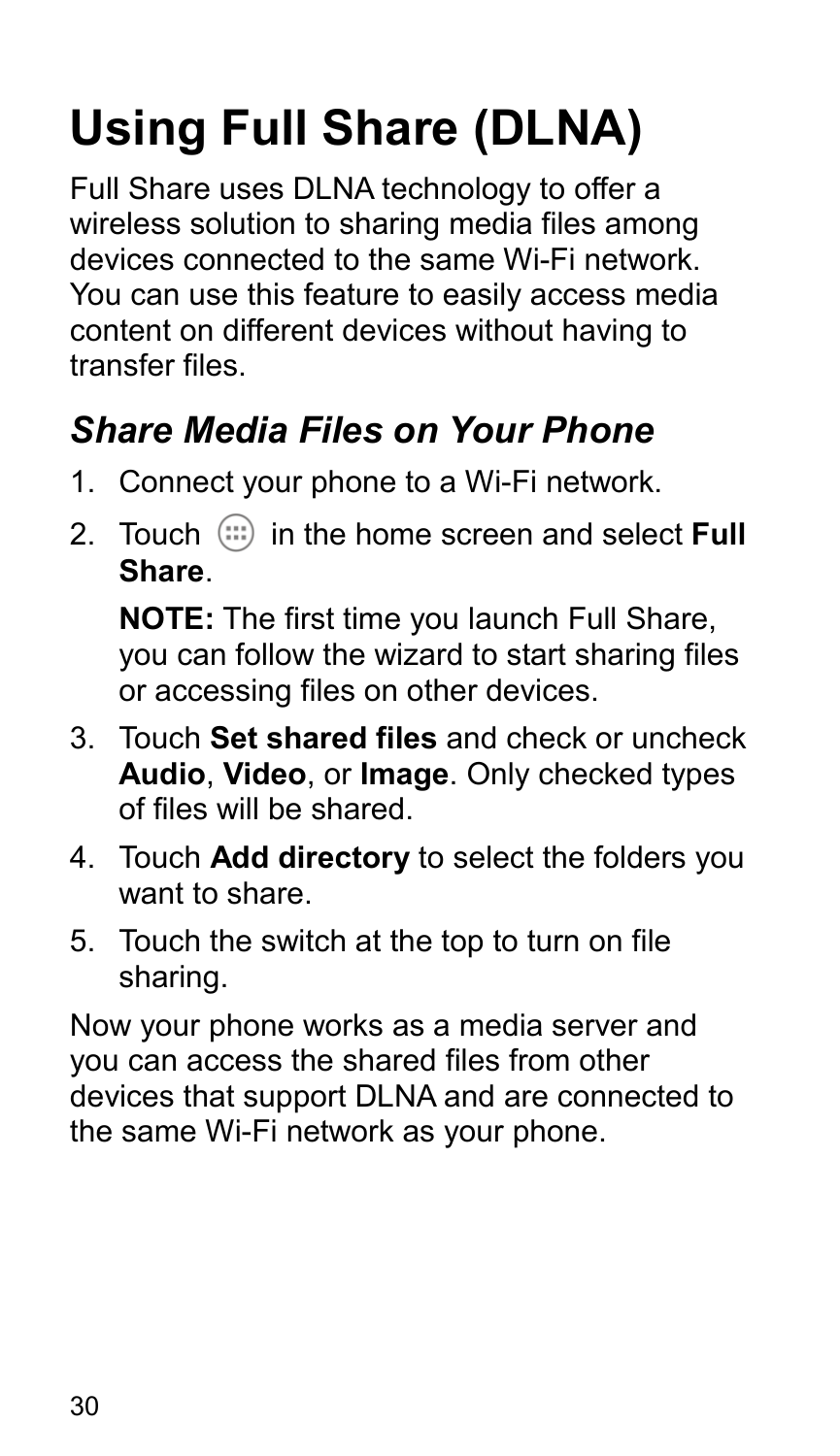### *Access Shared Files on Other Devices*

After another device has shared its media contents while connected to a Wi-Fi network, you can access them with your phone.

- 1. Connect your phone to the same Wi-Fi network as the other device.
- 2. Touch  $\left(\mathbf{ii}\right)$  in the home screen and select **Full Share**.
- 3. Touch **Search for devices nearby** to discover the other device, which should appear in the Server List.
- 4. Touch the device and select a category to access its contents.
- 5. Touch a file (and select a media render if prompted) to start playing it with the dedicated player for shared media contents.

You can also touch and hold a file to select multiple items to download the files to your phone or upload to other media servers.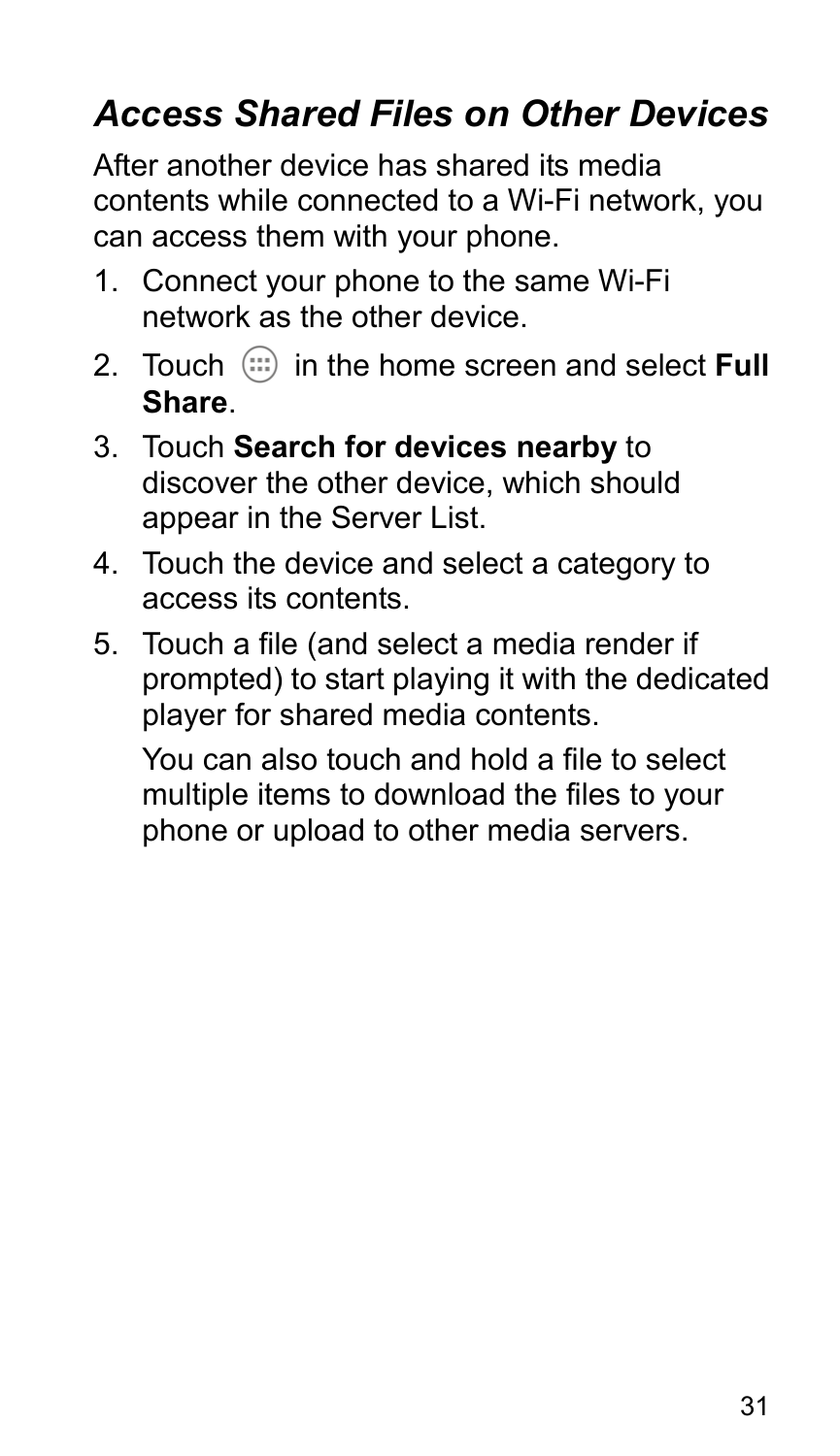## **Browsing the Internet**

### *Opening a Web Page*

Touch in the home screen and select **Browser** or **Chrome** to view web pages or search for information on the Internet. Chrome™ on your phone can sync bookmarks, browsing history, and opened tabs from your Google Account.

1. Touch the address field at the top and enter the URL of the web page or the words you want to search for

**NOTE:** You can touch the microphone icon  $\psi$  $\sqrt{ }$  to search by voice.

2. Touch **Go** on the keyboard to open the web page.

**NOTE:** Touch **X** to stop opening the page.

### *Customizing the Browsers*

Open the Browser or the Chrome app and touch the **Menu Key > Settings** to customize the settings for each browser.

With the customizing options, you can manage privacy-related settings such as passwords saving, browsing data (history) and cookies, accessibility options such as text scaling and forced zooming, bandwidth-related settings and more.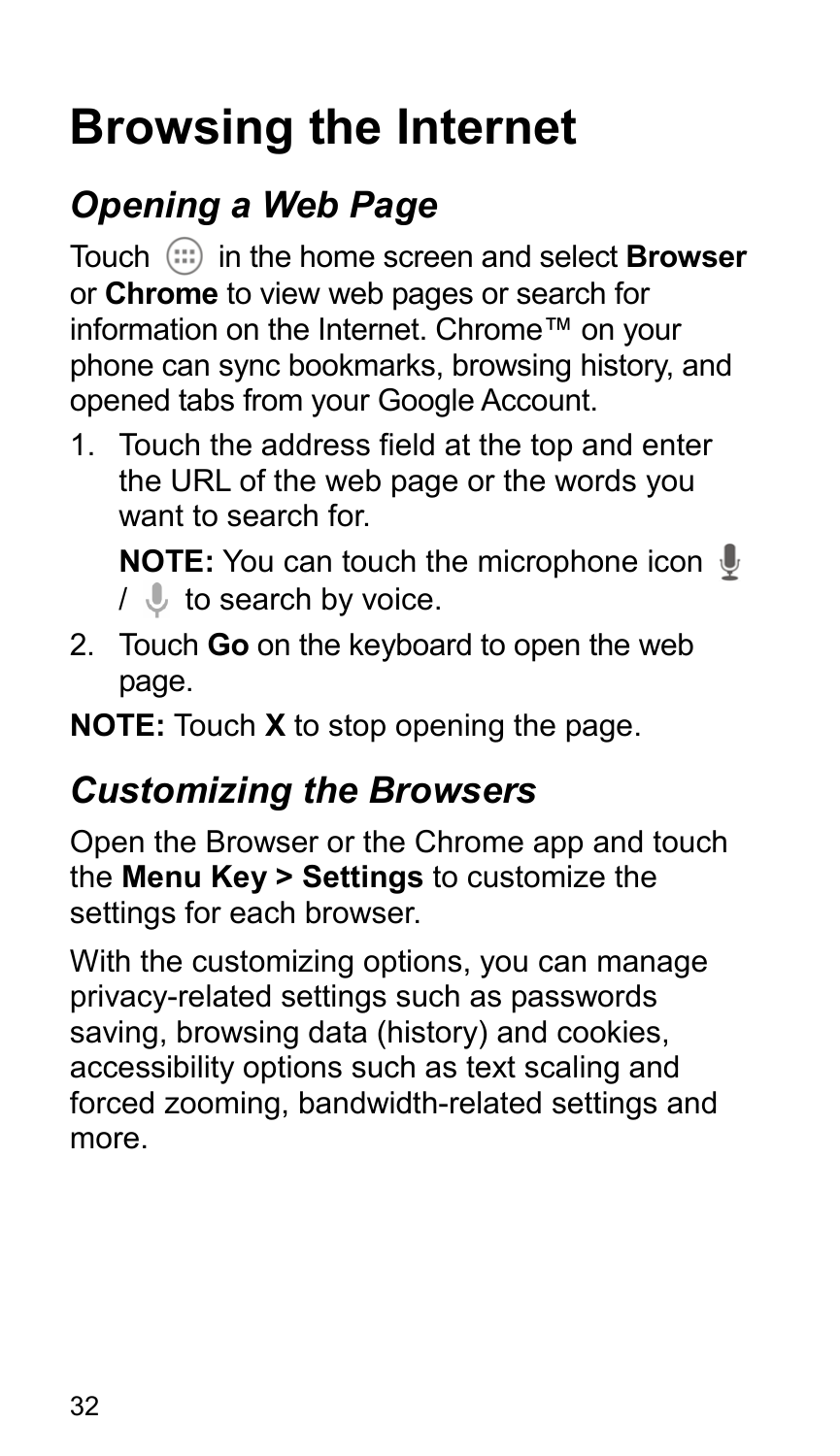# **Extending Battery Life**

There are several things you can do to make your battery last longer.

- Turn on Wi-Fi, Bluetooth, GPS, mobile data, auto-sync only when you need to.
- Lower the screen brightness.
- Use Bluetooth tethering or USB tethering (when you have a cable) instead of portable Wi-Fi hotspot to share your phone's data service.
- From the home screen, touch  $\cdots$  > Task **Manager** and close the apps you do not need but still run in the background.
- From the home screen, touch  $\left(\cdots\right)$  > **Settings > Sound** and uncheck **Vibrate on touch**.